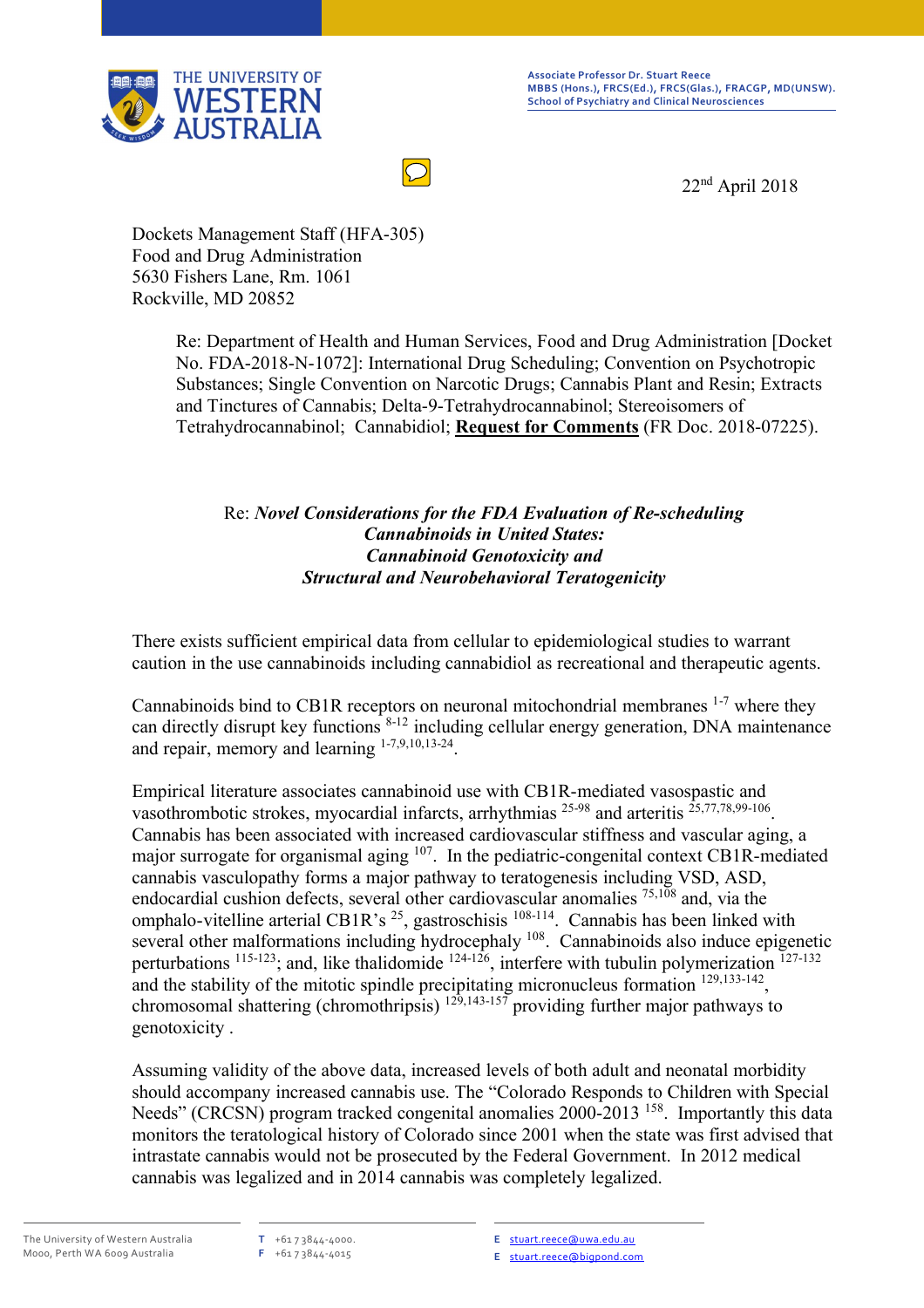Over the period 2000-2013 Colorado almost doubled its already high congenital anomaly rate rising from 4,830 anomalies / 65,429 births (7.4%) to 8,165 / 65,004 (12.6%; Figure 1); the US mean is 3.1%. Major cardiovascular defects rose 61% (number and rate); microcephaly rose 96% (from 30 to 60 cases peaking at 72 in 2009); and chromosomal anomalies rose 28% (from 175 to 225, peaking at 264 in 2010; Figure 2-7). Over the whole period this totals to 87,772 major congenital anomalies from 949,317 live births (9.25%).

The use of cannabis in Colorado can be determined from the SAMHSA National Survey on Drug Use and Health. A close correlation is noted between major congenital anomaly rates and rates of cannabis use in Coloradans  $>12$  years (R=0.8825; P=0.000029; Figure 8). Although data is not strictly comparable across U.S. registries, the Colorado registry is a passive rather than active case-finding registry and so might be expected to underestimate anomaly rates. Given the Colorado birth rate remained almost constant over the period 2000- 2013, rising only 3.6%, a simple way to quantitate historical trends is to simply project forwards the historical anomaly rate and compare it to the rise in birth numbers. However rather than remaining relatively stable in line with population births, selected defects (left hand column Table 1) have risen several times more than the birth rate (right hand column).

Colorado had an average of 67,808 births over the period 2000-2013 and experienced a total of 87,772 birth defects, 20,152 more than would have been predicted using 2000 rates. Given the association between cannabis use and birth defects and the plausible biological mechanisms, cannabis may be a major factor contributing to birth congenital morbidity in Colorado. If we accept this and apply the "Colorado effect" to the over 3,945,875 births in USA in 2016 we calculate an excess of 83,762 major congenital anomalies annually nationwide if cannabis use rises in the US to the level that it was in Colorado in 2013.

In reality both cannabis use and cannabis concentration is rising across USA following legalization which further implies that the above calculations represent significant underestimations <sup>159,160</sup>. This CRCSN data series terminates in 2013 prior to full legalization in 2014. Moreover parents of children harbouring severe anomalies may frequently elect for termination, which will again underestimate numbers of abnormal live births.

In California 7% of all pregnant mothers were recently shown to test positive for cannabis exposure, including almost 25% of teenage mothers in 2015 so cannabinoids clearly constitute a significant population-wide teratological exposure <sup>161</sup>. This is particularly relevant to cannabis genotoxicity as many studies show a dramatic up-tick in genotoxic effect in the dose-response curve for both tetrahydrocannabinol and cannabidiol above a certain threshold dose as higher, sedating levels are reached <sup>132,136,162-166</sup>. Cannabis is usually used amongst humans for its sedative effects.

Other examples of high congenital anomaly rates accompanying increased cannabis use include North Carolina <sup>167-169</sup>, Mexico <sup>170-175</sup>, Northern Canada <sup>111,176-178</sup>, New Zealand and the Nimbin area in Australia<sup>179-182</sup>.

The above data leave open the distinct possibility that the rate of congenital anomalies from significant prenatal paternal or maternal cannabis exposure may become substantial.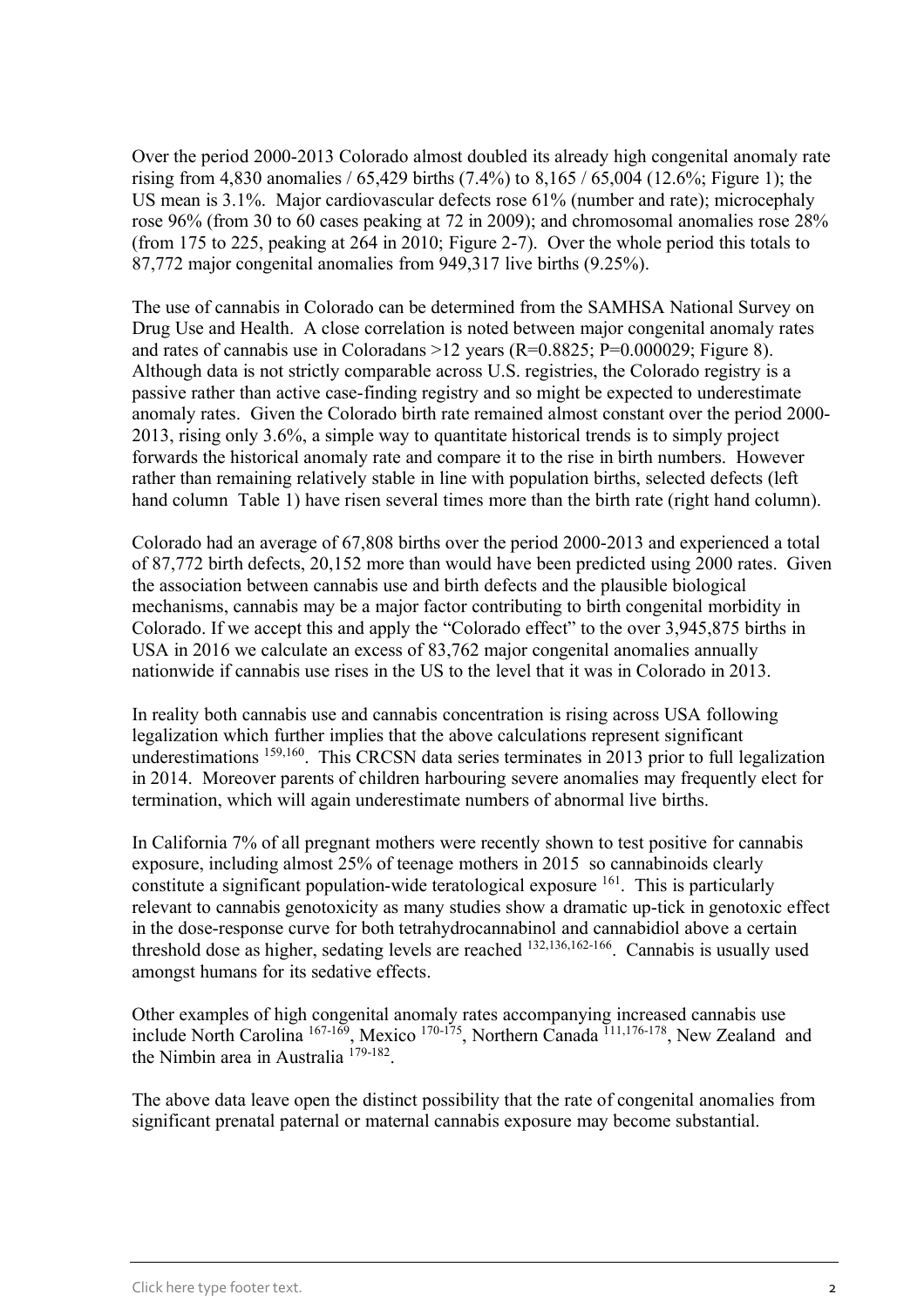With over 1,000 trials listed on clincaltrials gov the chance of a type I experimental error for cannabinoid therapeutics and a falsely positive trial finding is at least 25/1,000 trials at the 5% level.

The major anomaly rate is just the "tip of the iceberg" of the often subtle neurobehavioral teratology of Foetal Cannabinoid Syndrome (FCS) following antenatal cannabinoid exposure characterized by attention, learning, behavioral and social deficits which in the longer term impose significant educational, other addiction and welfare costs - and is clearly more common<sup>121,183-225</sup>. Foetal Alcohol Syndrome (FAS) is known to be epigenetically mediated <sup>226-251</sup> and foetal alcohol is known to act via CB1R's <sup>186,203,206-208,210,216,252-259</sup>. Cannabis has significant and heritable epigenetic imprints in neural, immune and germ cell (sperm) tissues  $20,117,119,120,122,260-262$ , and epigenomic disruption has been implicated in FCS  $241$ . CB1Rmediated disruption by disinhibition of the normal gamma and theta oscillatory rhythms of the forebrain which underpin thinking, learning and sanity have been implicated both in adult psychiatric disease and the neurodevelopmental aspects of FCS  $^{211}$ .

All of this implies that in addition to usually short-term therapy-oriented clinical trials, longer term studies and careful twenty-first century next generation studies will be required to carefully review inter-related genotoxic, teratologic, epigenetic, transcriptomic, metabolomic, epitranscriptomic and long term cardiovascular outcomes which appears to have been largely overlooked in extant studies – effects which would appear rather to have taken Coloradans by surprise. Congenital registry data also needs to be open and transparent which it presently is not. We note that cannabidiol is now solidly implicated in genotoxicity <sup>134,263-269</sup>. Governments are duty-bound to carefully weigh and balance the implications of their social policies; lest like Colorado, we too unwittingly create a "Children with Special Needs Program"<sup>158</sup>.

These data also directly imply that young adults, as the very group which most consumes cannabis 160,161,270-273 is the very group which most requires protection from its reproductive, genotoxic and teratogenic effects.

Yours sincerely,

Offere /

Assoc. Prof. Dr. Stuart Reece. University of Western Australia and Edith Cowan University, Perth, Australia.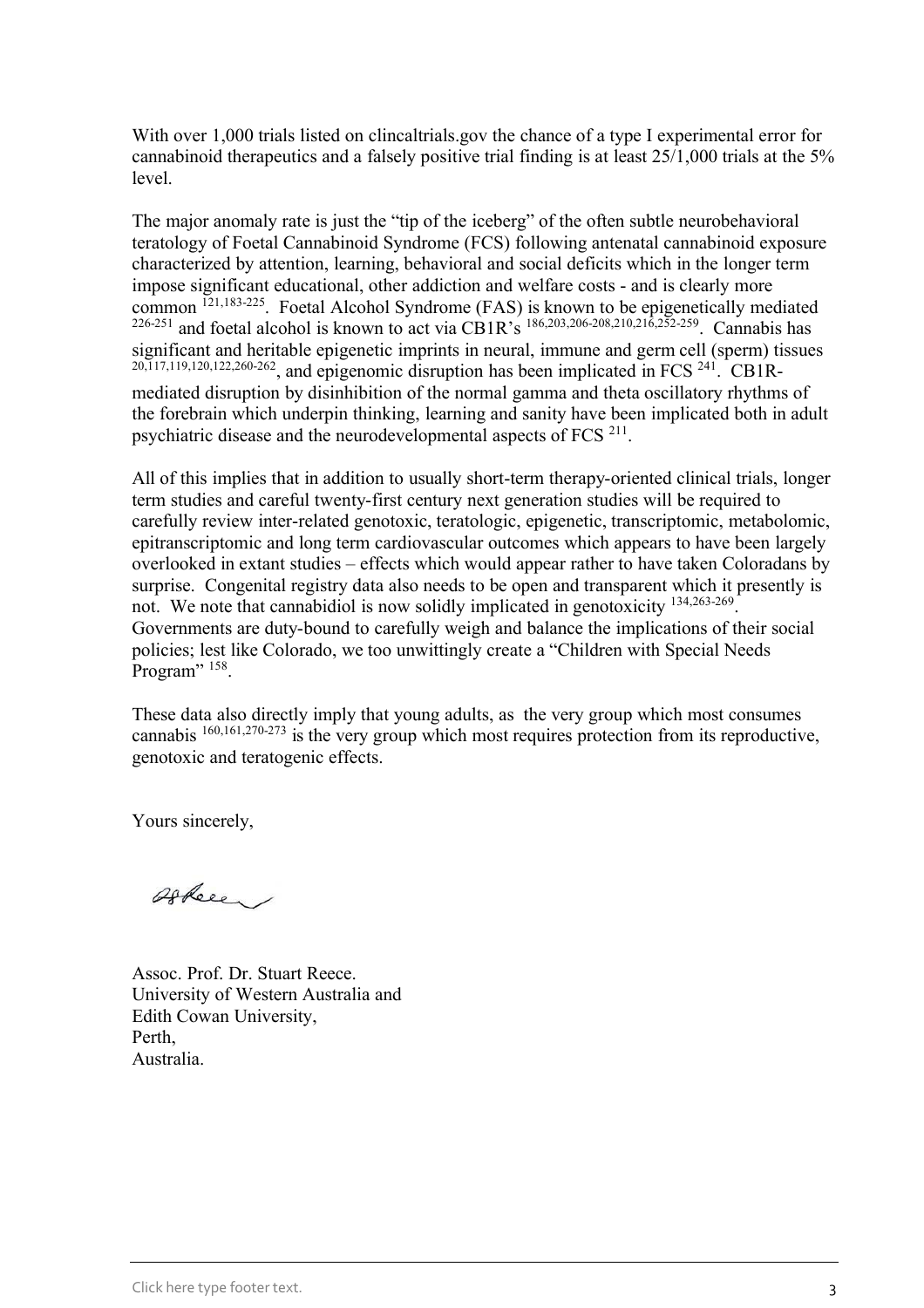## **Table 1.:**

### **Cumulative Data for Colorado**

# **Birth Defects 2000-2013 \***

| Anomaly                     | <b>Cumulative</b><br><b>Total</b><br>2000-2013 | Projected<br><b>Total from</b><br><b>Baseline</b> | <b>Excess Above</b><br><b>Baseline</b> | % Change<br>2000-2013 | Times $(x)$<br><b>Increase</b><br><b>Relative to</b><br><b>Births</b> |
|-----------------------------|------------------------------------------------|---------------------------------------------------|----------------------------------------|-----------------------|-----------------------------------------------------------------------|
|                             |                                                |                                                   |                                        |                       |                                                                       |
|                             |                                                |                                                   |                                        |                       |                                                                       |
| <b>Births</b>               | 949,317                                        | 916,006                                           | 33,311                                 | 3.6%                  | 1.00                                                                  |
|                             |                                                |                                                   |                                        |                       |                                                                       |
| Major Congenital<br>Defects | 87,772                                         | 67,620                                            | 20,152                                 | 29.8%                 | 8.20                                                                  |
| Major CVS                   | 19,288                                         | 14,028                                            | 5,260                                  | 37.5%                 | 10.31                                                                 |
| <b>VSD</b>                  | 4,447                                          | 3,794                                             | 653                                    | $17.2\%$              | 4.73                                                                  |
| ASD-Secundum                | 9,833                                          | 4,970                                             | 4,863                                  | 97.8%                 | 26.91                                                                 |
| Microcephaly                | 761                                            | 420                                               | 341                                    | 81.2%                 | 22.33                                                                 |
| Chromosomal                 | 3,134                                          | 2,450                                             | 684                                    | 27.9%                 | 7.68                                                                  |

\* - From Reference (4)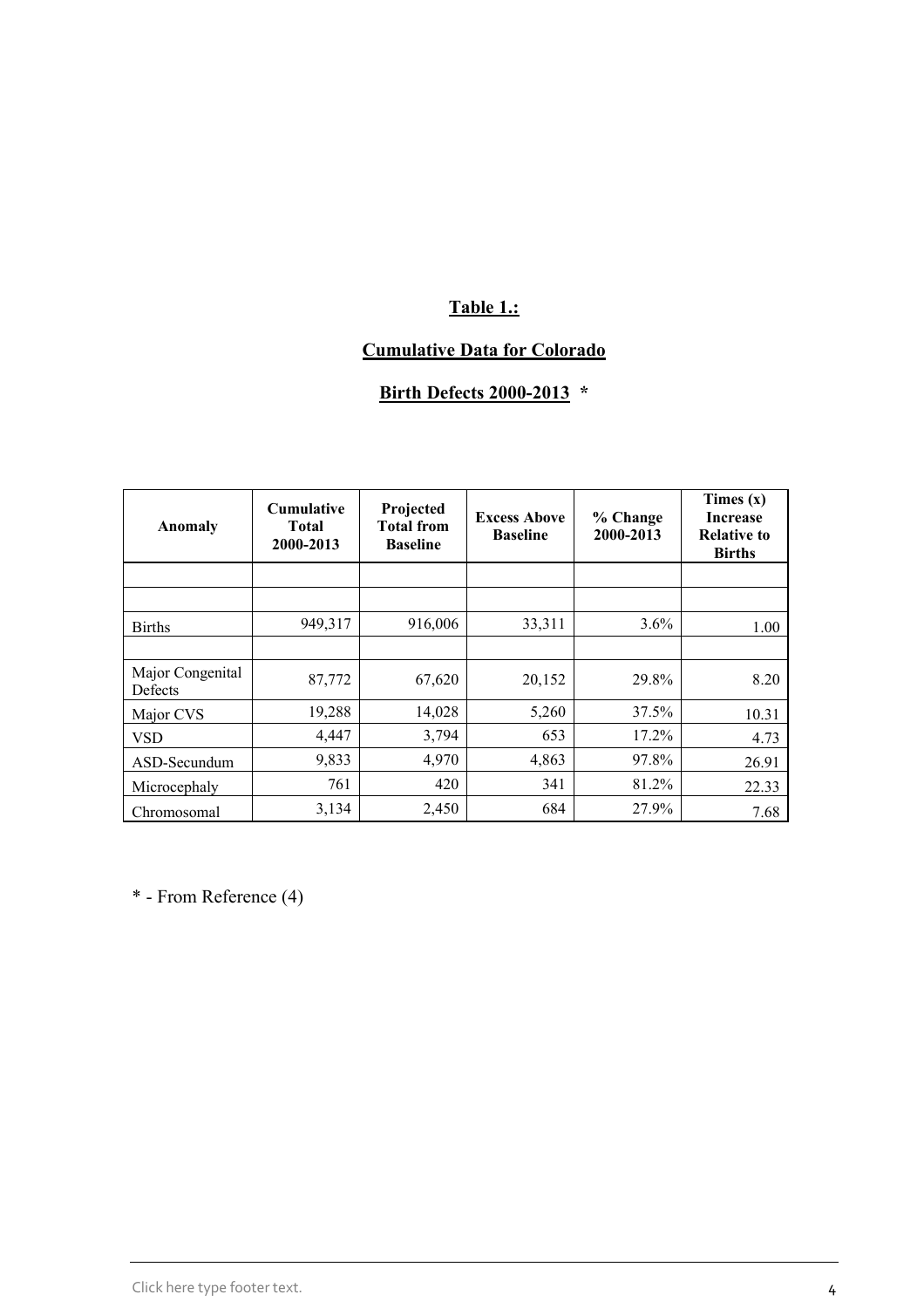

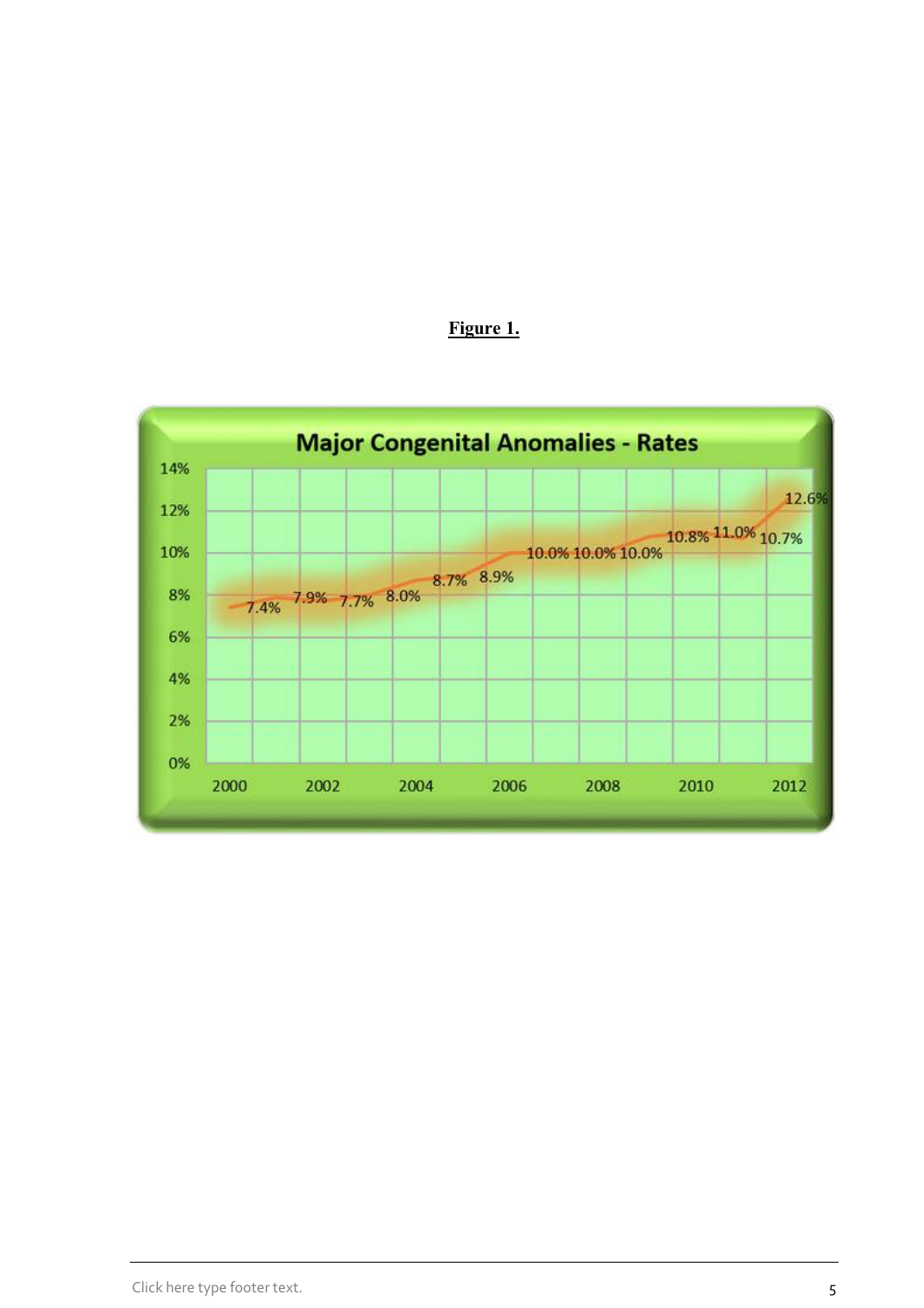#### **Figures 2, 3.**



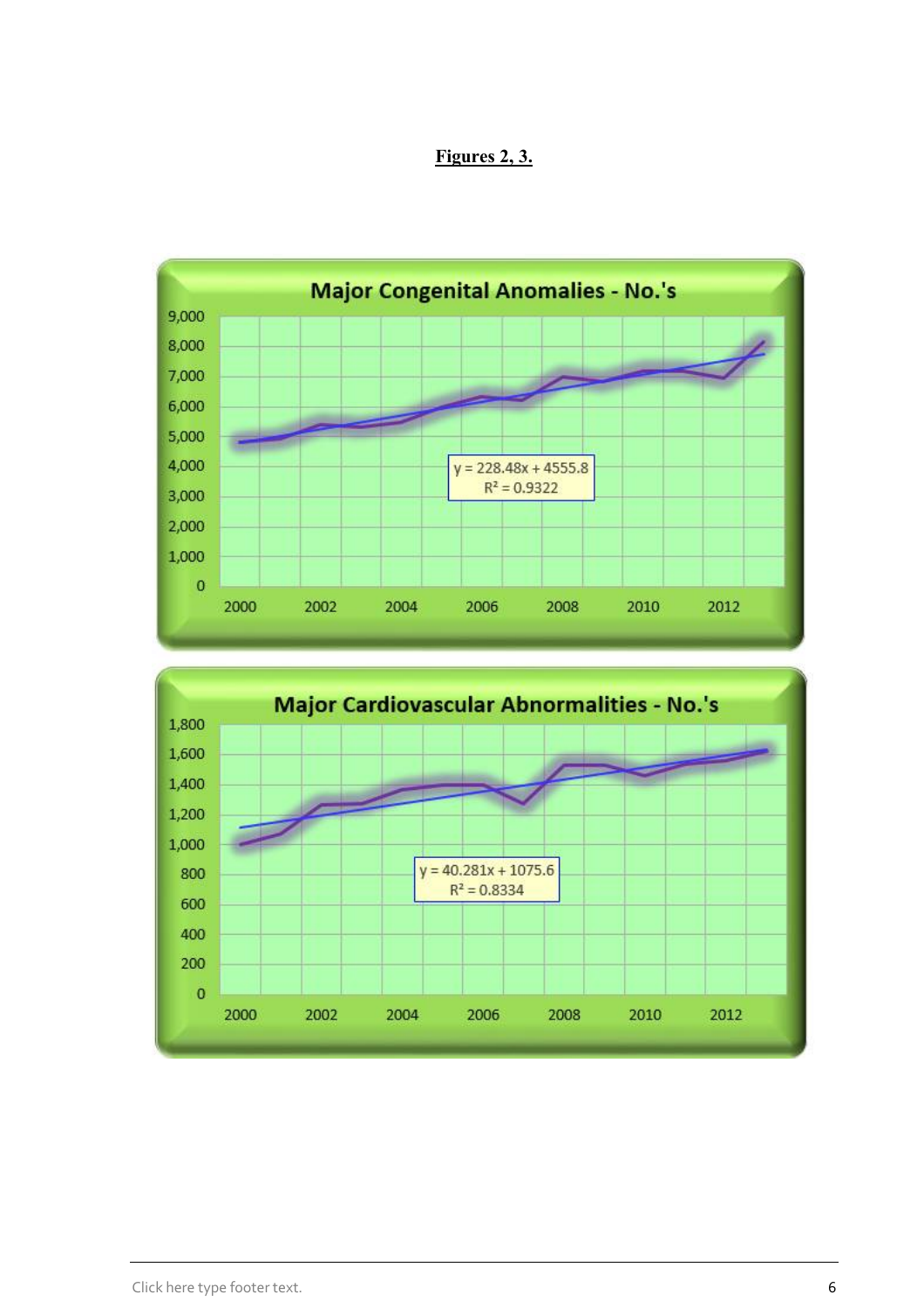#### **Figures 4, 5.**



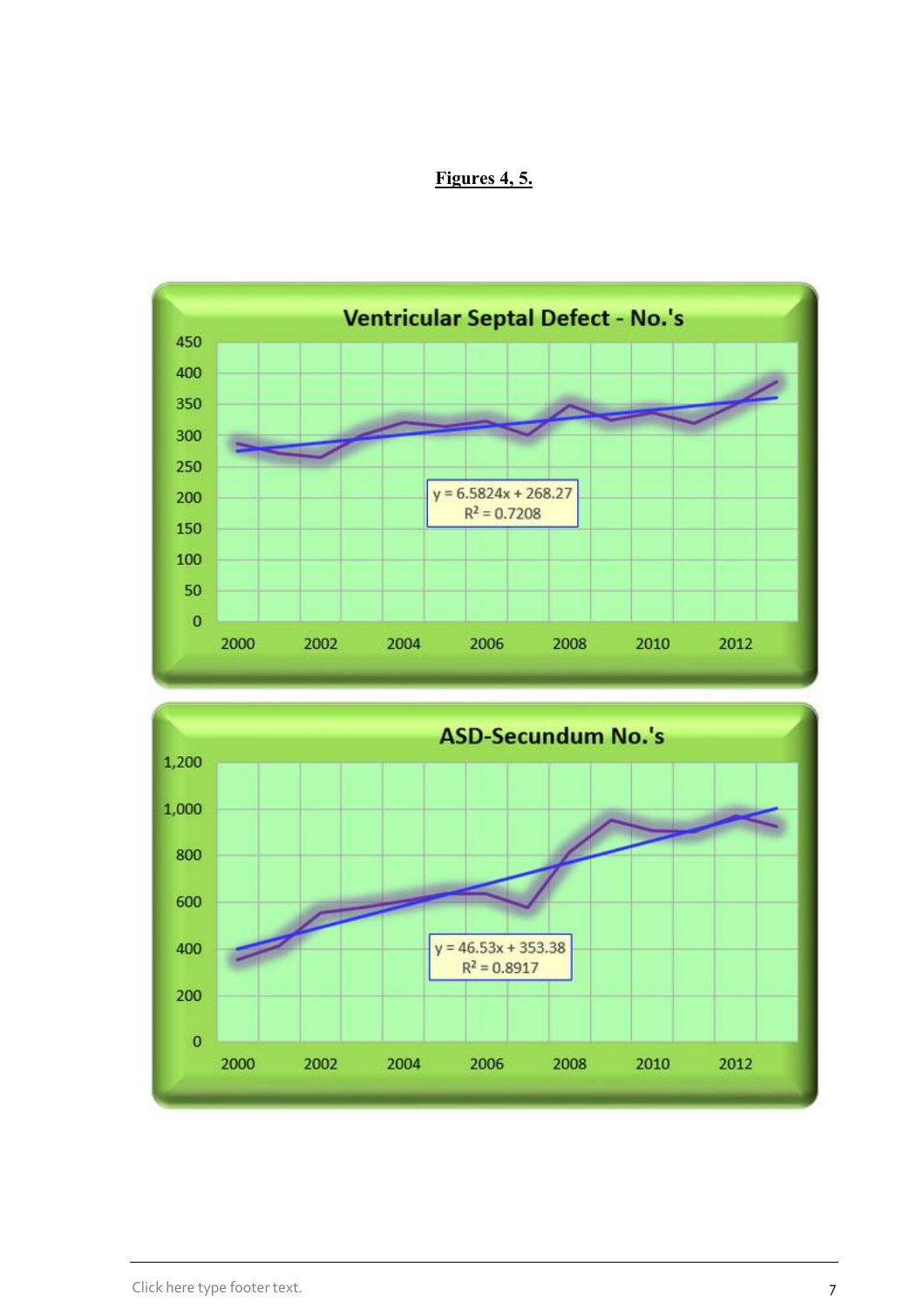#### **Figures 6. 7.**



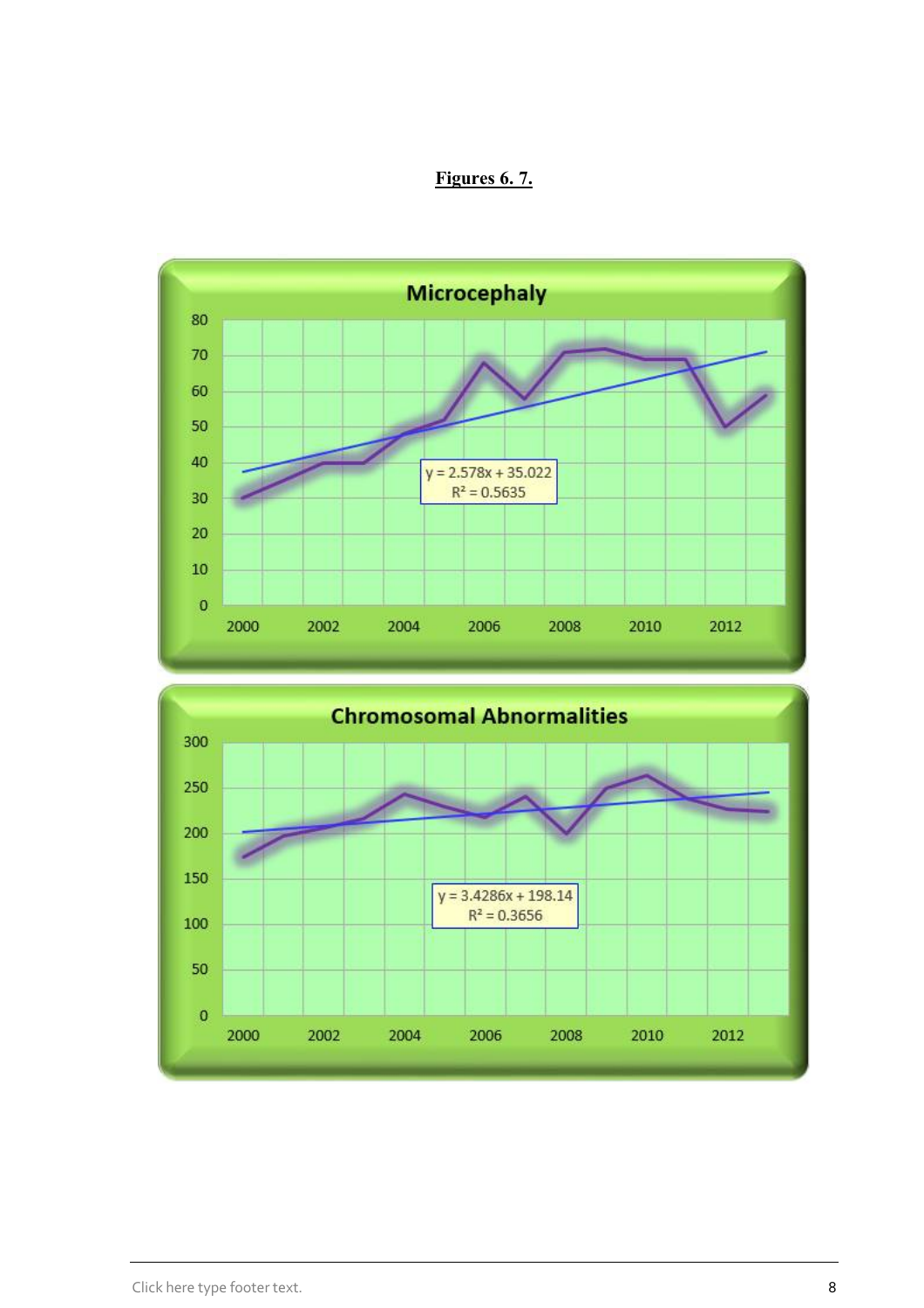

**Figure 8**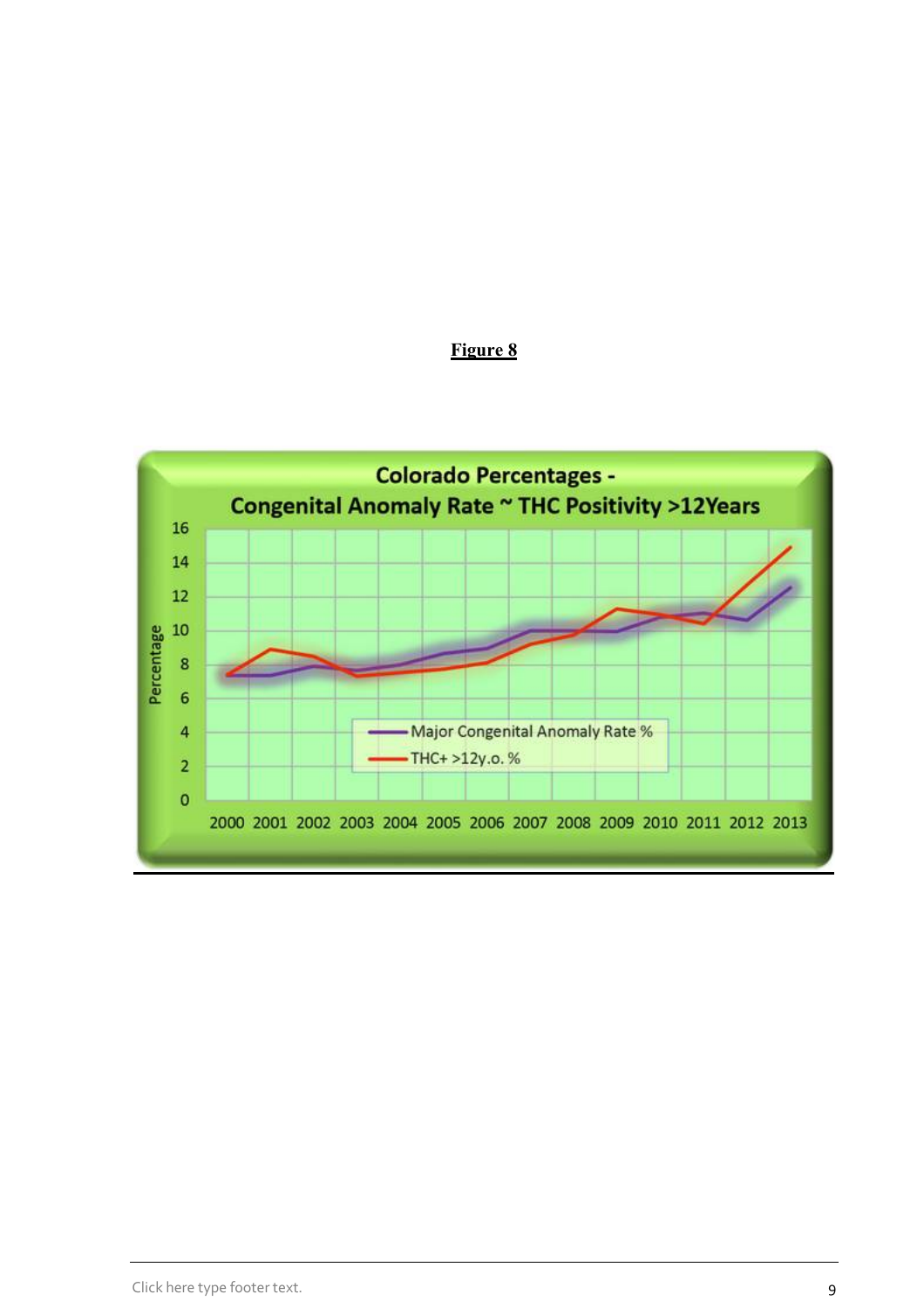#### **References**

- 1. 1 Bartova, A. & Birmingham, M. K. Effect of delta9-tetrahydrocannabinol on mitochondrial NADH-oxidase activity. *J Biol Chem* **251**, 5002-5006 (1976).
- 2. 2 Benard, G. *et al.* Mitochondrial CB(1) receptors regulate neuronal energy metabolism. *Nat Neurosci* **15**, 558-564, doi:10.1038/nn.3053 (2012).
- 3. 3 Hebert-Chatelain, E. *et al.* A cannabinoid link between mitochondria and memory. *Nature* **539**, 555-559, doi:10.1038/nature20127 (2016).
- 4. 4 Hebert-Chatelain, E. *et al.* Cannabinoid control of brain bioenergetics: Exploring the subcellular localization of the CB1 receptor. *Mol Metab* **3**, 495-504, doi:10.1016/j.molmet.2014.03.007 (2014).
- 5. 5 Koch, M. *et al.* Hypothalamic POMC neurons promote cannabinoid-induced feeding. *Nature* **519**, 45-50, doi:10.1038/nature14260 (2015).
- 6. 6 Mahoney, J. M. & Harris, R. A. Effect of 9 -tetrahydrocannabinol on mitochondrial precesses. *Biochemical pharmacology* **21**, 1217-1226 (1972).
- 7. 7 Wolff, V. *et al.* Tetrahydrocannabinol induces brain mitochondrial respiratory chain dysfunction and increases oxidative stress: a potential mechanism involved in cannabis-related stroke. *Biomed Res Int* **2015**, 323706, doi:10.1155/2015/323706 (2015).
- 8. 8 Costa, B. & Colleoni, M. Changes in rat brain energetic metabolism after exposure to anandamide or Delta(9)-tetrahydrocannabinol. *European journal of pharmacology* **395**, 1-7 (2000).
- 9. 9 Sarafian, T. A. *et al.* Inhaled marijuana smoke disrupts mitochondrial energetics in pulmonary epithelial cells in vivo. *American journal of physiology* **290**, L1202-1209 (2006).
- 10. 10 Sarafian, T. A., Kouyoumjian, S., Khoshaghideh, F., Tashkin, D. P. & Roth, M. D. Delta 9 tetrahydrocannabinol disrupts mitochondrial function and cell energetics. *American journal of physiology* **284**, L298-306, doi:10.1152/ajplung.00157.2002 (2003).
- 11. 11 Sarafian, T. A., Magallanes, J. A., Shau, H., Tashkin, D. & Roth, M. D. Oxidative stress produced by marijuana smoke. An adverse effect enhanced by cannabinoids. *American journal of respiratory cell and molecular biology* **20**, 1286-1293 (1999).
- 12. 12 Tashkin, D. P., Baldwin, G. C., Sarafian, T., Dubinett, S. & Roth, M. D. Respiratory and immunologic consequences of marijuana smoking. *Journal of clinical pharmacology* **42**, 71S-81S (2002).
- 13. 13 Chiu, P., Karler, R., Craven, C., Olsen, D. M. & Turkanis, S. A. The influence of delta9 tetrahydrocannabinol, cannabinol and cannabidiol on tissue oxygen consumption. *Research communications in chemical pathology and pharmacology* **12**, 267-286 (1975).
- 14. 14 Harkany, T. & Horvath, T. L. (S)Pot on Mitochondria: Cannabinoids Disrupt Cellular Respiration to Limit Neuronal Activity. *Cell Metab* **25**, 8-10, doi:10.1016/j.cmet.2016.12.020 (2017).
- 15. 15 Bino, T., Chari-Bitron, A. & Shahar, A. Biochemical effects and morphological changes in rat liver mitochondria exposed to 1 -tetrahydrocannabinol. *Biochim Biophys Acta* **288**, 195-202 (1972).
- 16. 16 Chari-Briton, A. Proceedings: Swelling of rat liver mitochondria induced by delta1 tetrahydrocannabinol. *Isr J Med Sci* **11**, 1189 (1975).
- 17. 17 Fisar, Z., Singh, N. & Hroudova, J. Cannabinoid-induced changes in respiration of brain mitochondria. *Toxicology letters* **231**, 62-71, doi:10.1016/j.toxlet.2014.09.002 (2014).
- 18. 18 Laprairie, R. B., Bagher, A. M., Kelly, M. E., Dupre, D. J. & Denovan-Wright, E. M. Type 1 cannabinoid receptor ligands display functional selectivity in a cell culture model of striatal medium spiny projection neurons. *J Biol Chem* **289**, 24845-24862, doi:10.1074/jbc.M114.557025 (2014).
- 19. 19 Morimoto, S. *et al.* Identification and characterization of cannabinoids that induce cell death through mitochondrial permeability transition in Cannabis leaf cells. *J Biol Chem* **282**, 20739-20751, doi:10.1074/jbc.M700133200 (2007).
- 20. 20 Rossato, M., Ion Popa, F., Ferigo, M., Clari, G. & Foresta, C. Human sperm express cannabinoid receptor Cb1, the activation of which inhibits motility, acrosome reaction, and mitochondrial function. *The Journal of clinical endocrinology and metabolism* **90**, 984-991, doi:10.1210/jc.2004-1287 (2005).
- 21. 21 Rossato, M., Pagano, C. & Vettor, R. The cannabinoid system and male reproductive functions. *Journal of neuroendocrinology* **20 Suppl 1**, 90-93 (2008).
- 22. 22 Shrivastava, A., Kuzontkoski, P. M., Groopman, J. E. & Prasad, A. Cannabidiol induces programmed cell death in breast cancer cells by coordinating the cross-talk between apoptosis and autophagy. *Mol Cancer Ther* **10**, 1161-1172, doi:10.1158/1535-7163.MCT-10-1100 (2011).
- 23. 23 Young-Wolff, K. C., Tucker, L., Alexeeff, S. & et al. Trends in self-reported and biochemically tested marijuana use among pregnant females in california from 2009-2016. *JAMA* **318**, 2490-2491, doi:10.1001/jama.2017.17225 (2017).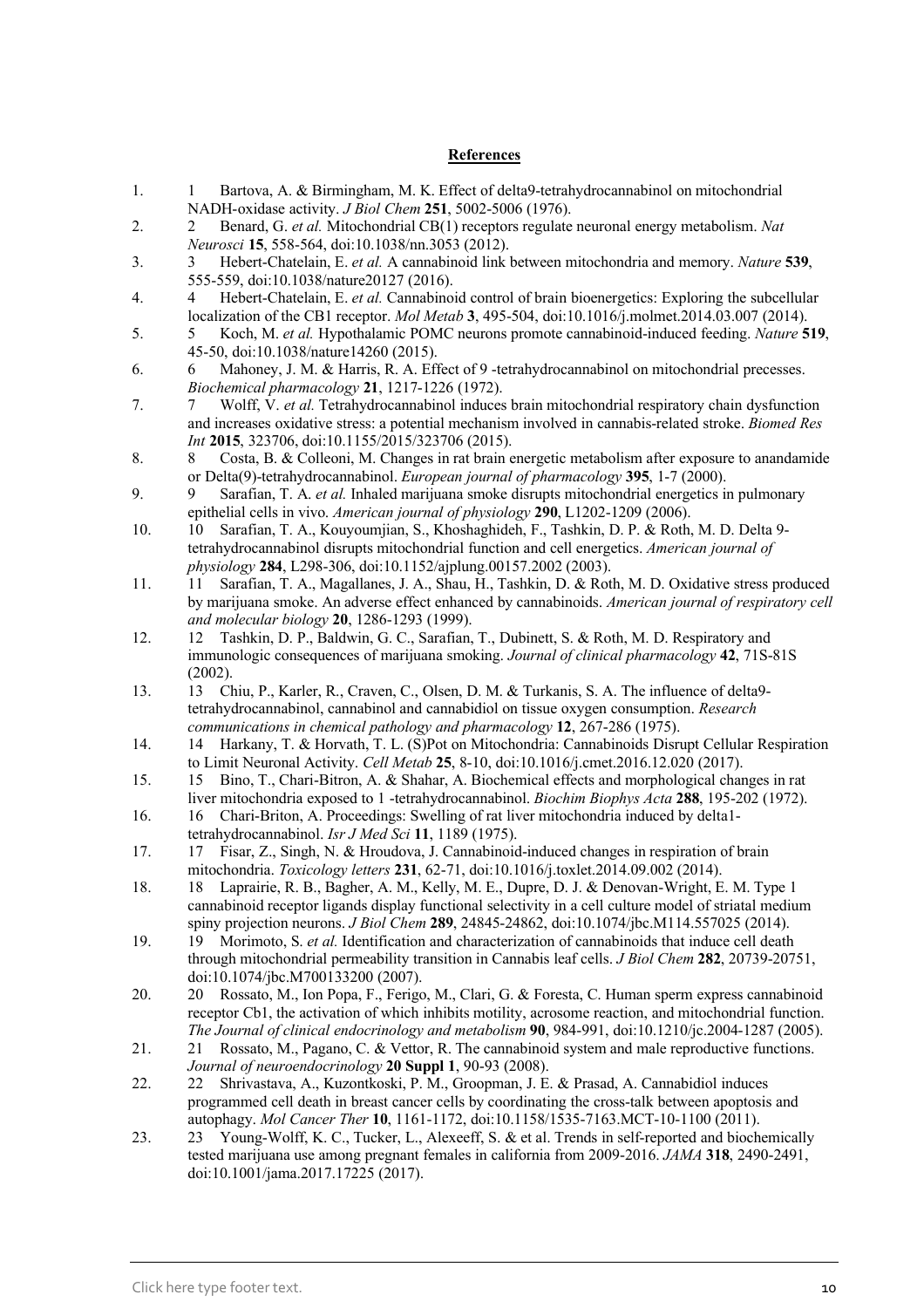- 24. 24 Zaccagnino, P. *et al.* The endocannabinoid 2-arachidonoylglicerol decreases calcium induced cytochrome c release from liver mitochondria. *J Bioenerg Biomembr* **44**, 273-280, doi:10.1007/s10863- 012-9431-6 (2012).
- 25. 25 Pacher, P., Steffens, S., Hasko, G., Schindler, T. H. & Kunos, G. Cardiovascular effects of marijuana and synthetic cannabinoids: the good, the bad, and the ugly. *Nat Rev Cardiol* **15**, 151-166, doi:10.1038/nrcardio.2017.130 (2018).
- 26. 26 DeFilippis, E. M. *et al.* Cocaine and Marijuana Use among Young Adults Presenting with Myocardial Infarction: The Partners YOUNG-MI Registry. *Journal of the American College of Cardiology*, doi:10.1016/j.jacc.2018.02.047 (2018).
- 27. 27 Desai, R. *et al.* Recreational Marijuana Use and Acute Myocardial Infarction: Insights from Nationwide Inpatient Sample in the United States. *Cureus* **9**, e1816, doi:10.7759/cureus.1816 (2017).
- 28. 28 Frost, L., Mostofsky, E., Rosenbloom, J. I., Mukamal, K. J. & Mittleman, M. A. Marijuana use and long-term mortality among survivors of acute myocardial infarction. *Am Heart J* **165**, 170-175, doi:10.1016/j.ahj.2012.11.007 (2013).
- 29. 29 Gunawardena, M. D., Rajapakse, S., Herath, J. & Amarasena, N. Myocardial infarction following cannabis induced coronary vasospasm. *BMJ Case Rep* 2014, doi:10.1136/bcr-2014-207020 (2014).<br>30 Alia-Klein, N. *et al.* What is in a word? No versus Yes differentially engage the lateral
- 30. 30 Alia-Klein, N. *et al.* What is in a word? No versus Yes differentially engage the lateral orbitofrontal cortex. *Emotion* **7**, 649-659 (2007).
- 31. 31 Barbers, R. G., Evans, M. J., Gong, H., Jr. & Tashkin, D. P. Enhanced alveolar monocytic phagocyte (macrophage) proliferation in tobacco and marijuana smokers. *The American review of respiratory disease* **143**, 1092-1095 (1991).
- 32. 32 Beck, J. D. *et al.* Periodontal disease and coronary heart disease: a reappraisal of the exposure. *Circulation* **112**, 19-24 (2005).
- 33. 33 Beyond Blue. *Beyond Blue*, <[http://www.beyondblue.org.au/>](http://www.beyondblue.org.au/) (2006).
- 34. 34 Blasco, M. Profile. Maria Blasco. Interview by Laura Spinney. *Trends Cell Biol* **12**, 489 (2002).
- 35. 35 Blasco, M., Losada, J., Fernandez Val, J. F. & Sarria, R. [Transitional bladder carcinoma TaG1: role of the EGFr tyrosin kinase activation in the cellular proliferation]. *Med Clin (Barc)* **121**, 641-644  $(2003)$
- 36. 36 Bourque, L. B., Tashkin, D. P., Clark, V. A. & Schuler, R. Demographic and health characteristics of heavy marijuana smokers in Los Angeles County. *The International journal of the addictions* **26**, 739-755 (1991).
- 37. 37 Chen, H., Campisi, J. & Padmanabhan, R. SV40 large T antigen transactivates the human cdc2 promoter by inducing a CCAAT box binding factor. *J Biol Chem* **271**, 13959-13967 (1996).
- 38. 38 Ch'ng, C. W. *et al.* Drug use in motor vehicle drivers presenting to an Australian, adult major trauma centre. *Emerg Med Australas* **19**, 359-365 (2007).
- 39. 39 Desvarieux, M. *et al.* Periodontal microbiota and carotid intima-media thickness: the Oral Infections and Vascular Disease Epidemiology Study (INVEST). *Circulation* **111**, 576-582 (2005).
- 40. 40 Fosados, R., Evans, E. & Hser, Y. I. Ethnic differences in utilization of drug treatment services and outcomes among Proposition 36 offenders in California. *J Subst Abuse Treat* (2007).
- 41. 41 Fowler, J. S. *et al.* Comparison of Brain Glucose Metabolism and Monoamine Oxidase B (MAO B) in Traumatic Brain Injury. *Clin Positron Imaging* **2**, 71-79 (1999).
- 42. 42 Gatley, S. J. *et al.* PET imaging in clinical drug abuse research. *Curr Pharm Des* **11**, 3203-3219 (2005).
- 43. 43 Gonzalez, S. *et al.* Behavioral and molecular changes elicited by acute administration of SR141716 to Delta9-tetrahydrocannabinol-tolerant rats: an experimental model of cannabinoid abstinence. *Drug Alcohol Depend* **74**, 159-170 (2004).
- 44. 44 Grella, C. E., Hser, Y. I. & Hsieh, S. C. Predictors of drug treatment re-entry following relapse to cocaine use in DATOS. *J Subst Abuse Treat* **25**, 145-154 (2003).
- 45. 45 Grella, C. E., Joshi, V. & Hser, Y. I. Program variation in treatment outcomes among women in residential drug treatment. *Evaluation review* **24**, 364-383 (2000).
- 46. 46 Harrist, A. *et al.* Alteration of hippocampal cell proliferation in mice lacking the beta 2 subunit of the neuronal nicotinic acetylcholine receptor. *Synapse* **54**, 200-206 (2004).
- 47. 47 Hess, G. D. & Zagon, I. S. Endogenous opioid systems and neural development: ultrastructural studies in the cerebellar cortex of infant and weanling rats. *Brain research bulletin* **20**, 473-478 (1988).
- 48. 48 Hosokawa, M. A higher oxidative status accelerates senescence and aggravates age-dependent disorders in SAMP strains of mice. *Mech Ageing Dev* **123**, 1553-1561 (2002).
- 49. 49 Hser, Y. I., Hoffman, V., Grella, C. E. & Anglin, M. D. A 33-year follow-up of narcotics addicts. *Arch Gen Psychiatry* **58**, 503-508 (2001).
- 50. 50 Isayama, T., McLaughlin, P. J. & Zagon, I. S. Endogenous opioids regulate cell proliferation in the retina of developing rat. *Brain Res* **544**, 79-85 (1991).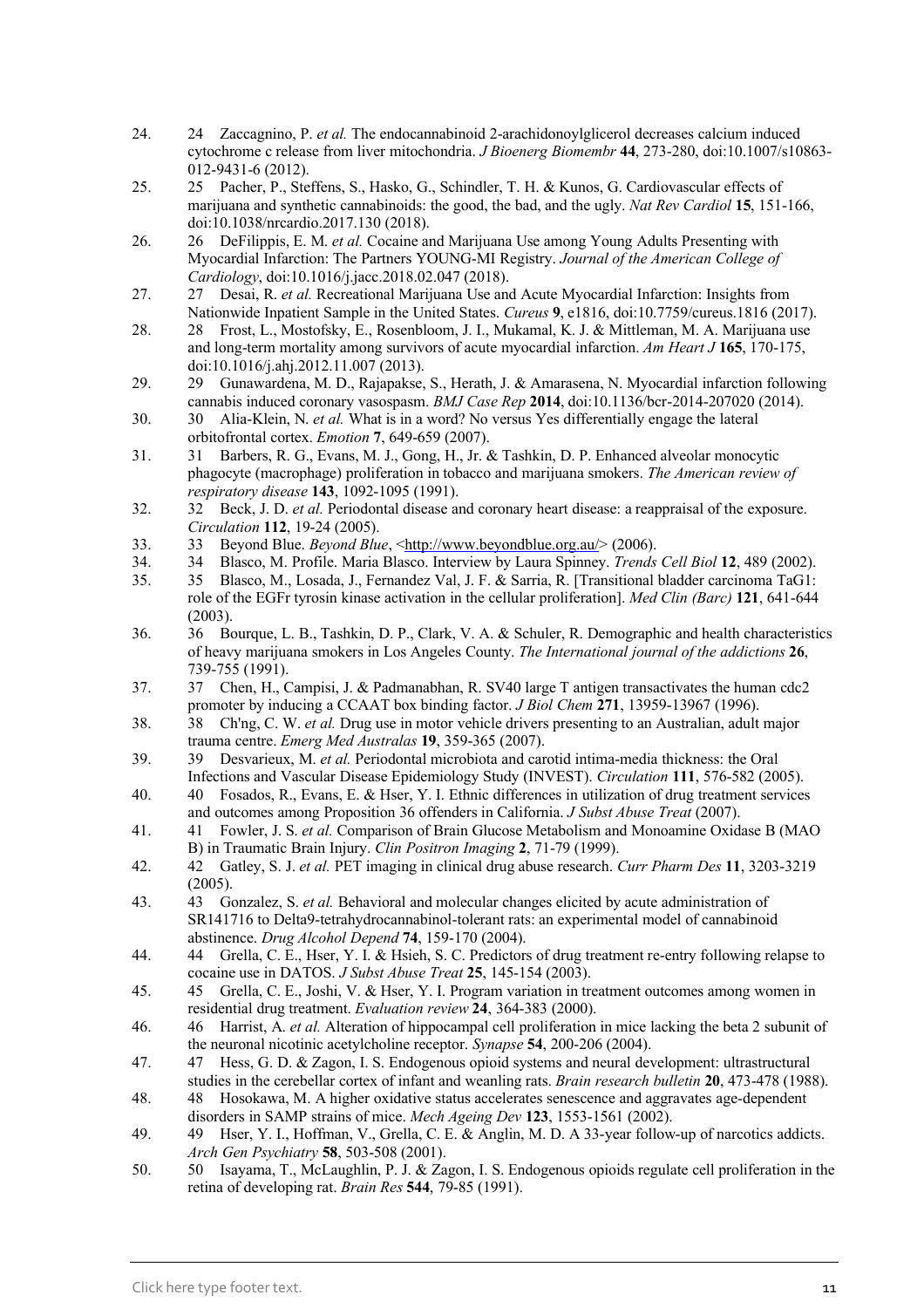- 51. 51 Jones, R. T. Cardiovascular system effects of marijuana. *Journal of clinical pharmacology* **42**, 58S-63S (2002).
- 52. 52 Kalivas, P. W., Volkow, N. & Seamans, J. Unmanageable motivation in addiction: a pathology in prefrontal-accumbens glutamate transmission. *Neuron* **45**, 647-650 (2005).
- 53. 53 Kay, M. M., Hughes, J., Zagon, I. & Lin, F. B. Brain membrane protein band 3 performs the same functions as erythrocyte band 3. *Proc Natl Acad Sci U S A* **88**, 2778-2782 (1991).
- 54. 54 Klatsky, A. L., Armstrong, M. A., Friedman, G. D. & Sidney, S. Alcohol drinking and risk of hemorrhagic stroke. *Neuroepidemiology* **21**, 115-122 (2002).
- 55. 55 Lambrecht, G. L., Malbrain, M. L., Coremans, P., Verbist, L. & Verhaegen, H. Acute renal infarction and heavy marijuana smoking. *Nephron* **70**, 494-496 (1995).
- 56. 56 Melbourne Division of General Practice. *Relationships between Mental Health, personal circumstances and drug use in young Victorian Australians*. (AGPS, 2002).
- 57. 57 Miller, W. E., Spiekerman, R. E. & Hepper, N. G. Pneumomediastinum resulting from performing Valsalva maneuvers during marihuana smoking. *Chest* **62**, 233-234 (1972).
- 58. 58 Niv, N., Wong, E. C. & Hser, Y. I. Asian Americans in community-based substance abuse treatment: Service needs, utilization, and outcomes. *J Subst Abuse Treat* **33**, 313-319 (2007).
- 59. 59 Okereke, U. N., Weber, B. E. & Israel, R. H. Spontaneous pneumomediastinum in an 18-year-old black Sudanese high school student. *Journal of the National Medical Association* **91**, 357-359 (1999).
- 60. 60 Ortar, G. *et al.* Carbamoyl tetrazoles as inhibitors of endocannabinoid inactivation: A critical revisitation. *Eur J Med Chem* (2007).
- 61. 61 O'Sullivan, S. E., Sun, Y., Bennett, A. J., Randall, M. D. & Kendall, D. A. Time-dependent vascular actions of cannabidiol in the rat aorta. *European journal of pharmacology* **612**, 61-68, doi:10.1016/j.ejphar.2009.03.010 (2009).
- 62. 62 Rock, R. B. *et al.* WIN55,212-2-mediated inhibition of HIV-1 expression in microglial cells: involvement of cannabinoid receptors. *J Neuroimmune Pharmacol* **2**, 178-183 (2007).
- 63. 63 Ruiz Villaverde, R., Blasco Melguizo, J., Linares Solano, J. & Serrano Ortega, S. Lichen planuslike eruption due to enalapril. *J Eur Acad Dermatol Venereol* **17**, 612-614 (2003).
- 64. 64 Sidney, S. Cardiovascular consequences of marijuana use. *Journal of clinical pharmacology* **42**, 64S-70S (2002).
- 65. 65 Starowicz, K. *et al.* Tonic endovanilloid facilitation of glutamate release in brainstem descending antinociceptive pathways. *J Neurosci* **27**, 13739-13749 (2007).
- 66. 66 Steingrimsson, E., Copeland, N. G. & Jenkins, N. A. Melanocyte stem cell maintenance and hair graying. *Cell* **121**, 9-12 (2005).
- 67. 67 Volkow, N. D. Hispanic drug abuse research: challenges and opportunities. *Drug Alcohol Depend* **84 Suppl 1**, S4-7 (2006).
- 68. 68 Wang, X. *et al.* One Minute of Marijuana Secondhand Smoke Exposure Substantially Impairs Vascular Endothelial Function. *J Am Heart Assoc* **5**, doi:10.1161/JAHA.116.003858 (2016).
- 69. 69 Wolff, V. *et al.* Cannabis-related stroke: myth or reality? *Stroke; a journal of cerebral circulation* **44**, 558-563, doi:10.1161/STROKEAHA.112.671347 (2013).
- 70. 70 Zagon, I. S., McLaughlin, P. J., Goodman, S. R. & Rhodes, R. E. Opioid receptors and endogenous opioids in diverse human and animal cancers. *Journal of the National Cancer Institute* **79**, 1059-1065 (1987).
- 71. 71 Duerr, G. D. *et al.* Impaired border zone formation and adverse remodeling after reperfused myocardial infarction in cannabinoid CB2 receptor deficient mice. *Life Sci* **138**, 8-17, doi:10.1016/j.lfs.2014.11.005 (2015).
- 72. 72 Ewing, C. K., Loffredo, C. A. & Beaty, T. H. Paternal risk factors for isolated membranous ventricular septal defects. *Am J Med Genet* **71**, 42-46 (1997).
- 73. 73 Florida High Intensity Drug Trafficking Area. Vol. 1 (ed Funded by the Office of Drug Control Policy from the White House) 1-50; [https://www.cannabisskunksense.co.uk/uploads/site](https://www.cannabisskunksense.co.uk/uploads/site-files/USA_Florida_2018-2003-2002_Florida_Medical_Marijuana_Impact_Report_data_(2011).pdf)files/USA\_Florida\_2018-2003-2002\_Florida\_Medical\_Marijuana\_Impact\_Report\_data\_(2011).pdf (Florida High Intensity Drug Trafficking Area, Florida, USA, 2018).
- 74. 74 Gonzalez, C. *et al.* Cannabinoid/agonist WIN 55,212-2 reduces cardiac ischaemia-reperfusion injury in Zucker diabetic fatty rats: role of CB2 receptors and iNOS/eNOS. *Diabetes Metab Res Rev* **27**, 331-340, doi:10.1002/dmrr.1176 (2011).
- 75. 75 Jenkins, K. J. *et al.* Noninherited risk factors and congenital cardiovascular defects: current knowledge: a scientific statement from the American Heart Association Council on Cardiovascular Disease in the Young: endorsed by the American Academy of Pediatrics. *Circulation* **115**, 2995-3014, doi:10.1161/CIRCULATIONAHA.106.183216 (2007).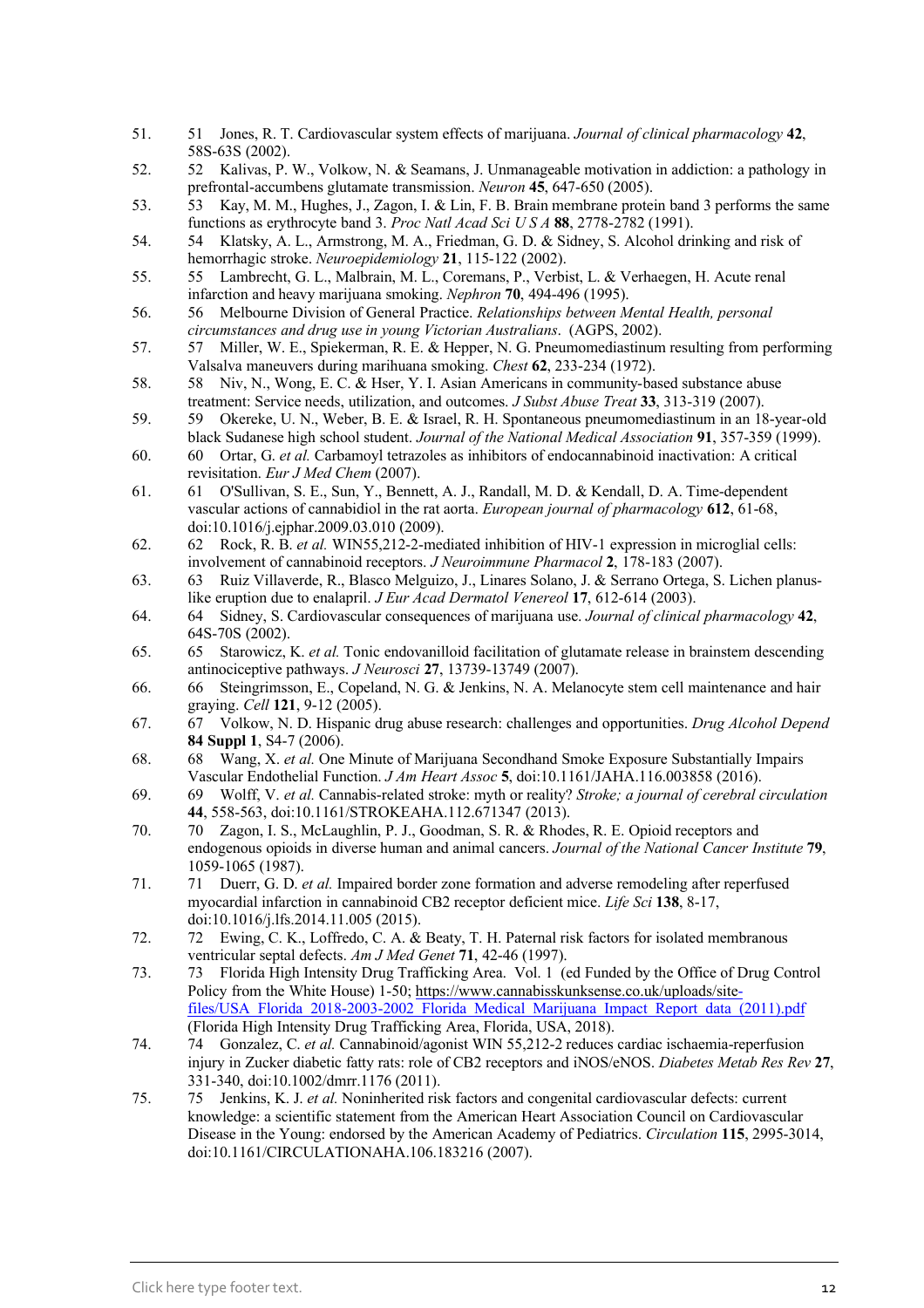- 76. 76 Oregon Idaho High Intensity Drug Trafficking Area Program. Vol. 1 (ed Oregon Idaho High Intensity Drug Trafficking Area Program) 1-75 (Oregon - Idaho High Intensity Drug Trafficking Area Program, Oregon, 2018).
- 77. 77 Slavic, S. *et al.* Cannabinoid receptor 1 inhibition improves cardiac function and remodelling after myocardial infarction and in experimental metabolic syndrome. *J Mol Med (Berl)* **91**, 811-823, doi:10.1007/s00109-013-1034-0 (2013).
- 78. 78 Steffens, S. & Pacher, P. Targeting cannabinoid receptor CB(2) in cardiovascular disorders: promises and controversies. *Br J Pharmacol* **167**, 313-323, doi:10.1111/j.1476-5381.2012.02042.x (2012).
- 79. 79 Ugdyzhekova, D. S. *et al.* Activation of cannabinoid receptors decreases the area of ischemic myocardial necrosis. *Bull Exp Biol Med* **133**, 125-126 (2002).
- 80. 80 Wang, Y. *et al.* Effects of cannabinoid receptor type 2 on endogenous myocardial regeneration by activating cardiac progenitor cells in mouse infarcted heart. *Sci China Life Sci* **57**, 201-208, doi:10.1007/s11427-013-4604-z (2014).
- 81. 81 Wilson, P. D., Loffredo, C. A., Correa-Villasenor, A. & Ferencz, C. Attributable fraction for cardiac malformations. *Am J Epidemiol* **148**, 414-423 (1998).
- 82. 82 Baranchuk, A., Johri, A. M., Simpson, C. S., Methot, M. & Redfearn, D. P. Ventricular fibrillation triggered by marijuana use in a patient with ischemic cardiomyopathy: a case report. *Cases J* **1**, 373, doi:10.1186/1757-1626-1-373 (2008).
- 83. 83 Casier, I., Vanduynhoven, P., Haine, S., Vrints, C. & Jorens, P. G. Is recent cannabis use associated with acute coronary syndromes? An illustrative case series. *Acta Cardiol* **69**, 131-136, doi:10.2143/AC.69.2.3017293 (2014).
- 84. 84 Diffley, M., Armenian, P., Gerona, R., Reinhartz, O. & Avasarala, K. Catecholaminergic polymorphic ventricular tachycardia found in an adolescent after a methylenedioxymethamphetamine and marijuana-induced cardiac arrest. *Crit Care Med* **40**, 2223-2226, doi:10.1097/CCM.0b013e318250a870 (2012).
- 85. 85 Fisher, B. A., Ghuran, A., Vadamalai, V. & Antonios, T. F. Cardiovascular complications induced by cannabis smoking: a case report and review of the literature. *Emerg Med J* **22**, 679-680, doi:10.1136/emj.2004.014969 (2005).
- 86. 86 Heath, T. S., Burroughs, Z., Thompson, A. J. & Tecklenburg, F. W. Acute intoxication caused by a synthetic cannabinoid in two adolescents. *J Pediatr Pharmacol Ther* **17**, 177-181, doi:10.5863/1551- 6776-17.2.177 (2012).
- 87. 87 Korantzopoulos, P. Marijuana smoking is associated with atrial fibrillation. *The American journal of cardiology* **113**, 1085-1086, doi:10.1016/j.amjcard.2014.01.001 (2014).
- 88. 88 Korantzopoulos, P., Liu, T., Papaioannides, D., Li, G. & Goudevenos, J. A. Atrial fibrillation and marijuana smoking. *International journal of clinical practice* **62**, 308-313, doi:10.1111/j.1742- 1241.2007.01505.x (2008).
- 89. 89 Kosior, D. A., Filipiak, K. J., Stolarz, P. & Opolski, G. Paroxysmal atrial fibrillation in a young female patient following marijuana intoxication--a case report of possible association. *Med Sci Monit* **6**, 386-389 (2000).
- 90. 90 Menahem, S. Cardiac asystole following cannabis (marijuana) usage--additional mechanism for sudden death? *Forensic science international* **233**, e3-5, doi:10.1016/j.forsciint.2013.10.007 (2013).
- 91. 91 Rezkalla, S. H., Sharma, P. & Kloner, R. A. Coronary no-flow and ventricular tachycardia associated with habitual marijuana use. *Annals of emergency medicine* **42**, 365-369, doi:10.1067/mem.2003.297 (2003).
- 92. 92 Barana, A. *et al.* Endocannabinoids and cannabinoid analogues block cardiac hKv1.5 channels in a cannabinoid receptor-independent manner. *Cardiovasc Res* **85**, 56-67, doi:10.1093/cvr/cvp284 (2010).
- 93. 93 Finsterer, J., Christian, P. & Wolfgang, K. Occipital stroke shortly after cannabis consumption. *Clin Neurol Neurosurg* **106**, 305-308, doi:10.1016/j.clineuro.2004.02.001 (2004).
- 94. 94 Herning, R. I., Better, W. & Cadet, J. L. EEG of chronic marijuana users during abstinence: relationship to years of marijuana use, cerebral blood flow and thyroid function. *Clin Neurophysiol* **119**, 321-331, doi:10.1016/j.clinph.2007.09.140 (2008).
- 95. 95 Inal, T. *et al.* Acute temporal lobe infarction in a young patient associated with marijuana abuse: An unusual cause of stroke. *World J Emerg Med* **5**, 72-74, doi:10.5847/wjem.j.1920-8642.2014.01.013 (2014).
- 96. 96 Mathew, R. J., Wilson, W. H., Humphreys, D., Lowe, J. V. & Wiethe, K. E. Middle cerebral artery velocity during upright posture after marijuana smoking. *Acta psychiatrica Scandinavica* **86**, 173-178 (1992).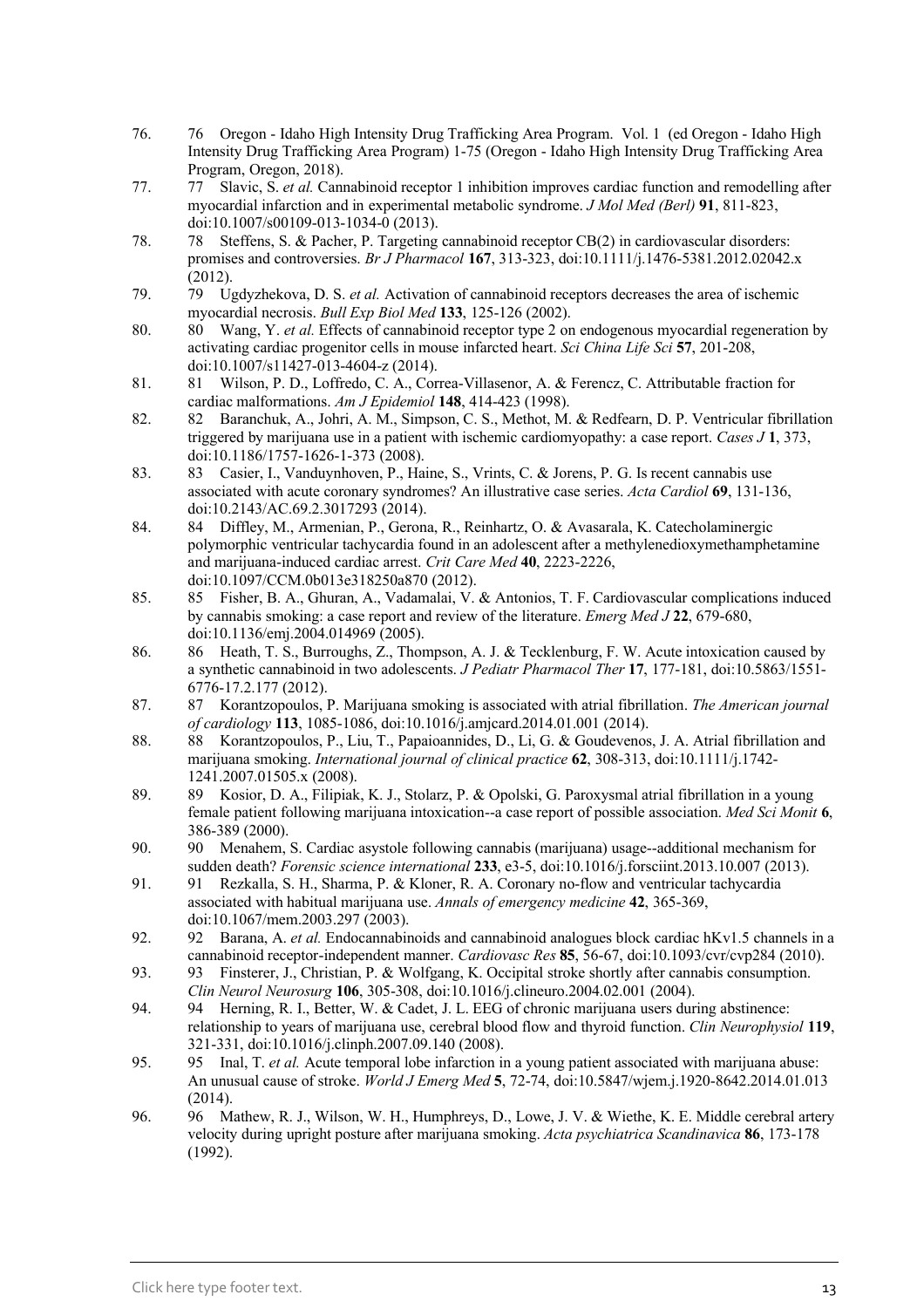- 97. 97 Wagner, J. A., Jarai, Z., Batkai, S. & Kunos, G. Hemodynamic effects of cannabinoids: coronary and cerebral vasodilation mediated by cannabinoid CB(1) receptors. *European journal of pharmacology* **423**, 203-210 (2001).
- 98. 98 Wolff, V. *et al.* High frequency of intracranial arterial stenosis and cannabis use in ischaemic stroke in the young. *Cerebrovascular diseases (Basel, Switzerland)* **37**, 438-443, doi:10.1159/000363618 (2014).
- 99. 99 Disdier, P. *et al.* Cannabis arteritis revisited--ten new case reports. *Angiology* **52**, 1-5 (2001).
- 100. 100 Ducasse, E. *et al.* Popliteal artery entrapment associated with cannabis arteritis. *Eur J Vasc Endovasc Surg* **27**, 327-332, doi:10.1016/S1533 (2004).
- 101. 101 Jouanjus, E., Lapeyre-Mestre, M., Micallef, J., French Association of the Regional, A. & Dependence Monitoring Centres Working Group on Cannabis, C. Cannabis use: signal of increasing risk of serious cardiovascular disorders. *J Am Heart Assoc* **3**, e000638, doi:10.1161/JAHA.113.000638 (2014).
- 102. 102 Kogan, N. M. *et al.* A cannabinoid quinone inhibits angiogenesis by targeting vascular endothelial cells. *Mol Pharmacol* **70**, 51-59, doi:10.1124/mol.105.021089 (2006).
- 103. 103 Molica, F. *et al.* Endogenous cannabinoid receptor CB1 activation promotes vascular smoothmuscle cell proliferation and neointima formation. *J Lipid Res* **54**, 1360-1368, doi:10.1194/jlr.M035147 (2013).
- 104. 104 Netherland, C. D., Pickle, T. G., Bales, A. & Thewke, D. P. Cannabinoid receptor type 2 (CB2) deficiency alters atherosclerotic lesion formation in hyperlipidemic Ldlr-null mice. *Atherosclerosis* **213**, 102-108, doi:10.1016/j.atherosclerosis.2010.07.060 (2010).
- 105. 105 Schneider, H. J., Jha, S. & Burnand, K. G. Progressive arteritis associated with cannabis use. *Eur J Vasc Endovasc Surg* **18**, 366-367, doi:10.1053/ejvs.1999.0859 (1999).
- 106. 106 Stanley, C. & O'Sullivan, S. E. Vascular targets for cannabinoids: animal and human studies. *Br J Pharmacol* **171**, 1361-1378, doi:10.1111/bph.12560 (2014).
- 107. 107 Reece A.S., Norman, A. & Hulse G.K. Cannabis Exposure as an Interactive Cardiovascular Risk Factor and Accelerant of Organismal Ageing – A Longitudinal Study. *BMJ - Open* **In Press**, doi: <http://dx.doi.org/10.1136/bmjopen-2016-011891> (2016).
- 108. 108 Forrester, M. B. & Merz, R. D. Risk of selected birth defects with prenatal illicit drug use, Hawaii, 1986-2002. *Journal of toxicology and environmental health* **70**, 7-18 (2007).
- 109. 109 David, A. L. *et al.* A case-control study of maternal periconceptual and pregnancy recreational drug use and fetal malformation using hair analysis. *PLoS One* **9**, e111038, doi:10.1371/journal.pone.0111038 (2014).
- 110. 110 Draper, E. S. *et al.* Recreational drug use: a major risk factor for gastroschisis? *Am J Epidemiol* **167**, 485-491, doi:10.1093/aje/kwm335 (2008).
- 111. 111 Skarsgard, E. D. *et al.* Maternal risk factors for gastroschisis in Canada. *Birth Defects Res A Clin Mol Teratol* **103**, 111-118, doi:10.1002/bdra.23349 (2015).
- 112. 112 Torfs, C. P., Velie, E. M., Oechsli, F. W., Bateson, T. F. & Curry, C. J. A population-based study of gastroschisis: demographic, pregnancy, and lifestyle risk factors. *Teratology* **50**, 44-53, doi:10.1002/tera.1420500107 (1994).
- 113. 113 van Gelder, M. M. *et al.* Maternal periconceptional illicit drug use and the risk of congenital malformations. *Epidemiology* **20**, 60-66, doi:10.1097/EDE.0b013e31818e5930 (2009).
- 114. 114 Werler, M. M., Sheehan, J. E. & Mitchell, A. A. Association of vasoconstrictive exposures with risks of gastroschisis and small intestinal atresia. *Epidemiology* **14**, 349-354 (2003).
- 115. 115 Bonawitz, N. D., Clayton, D. A. & Shadel, G. S. Initiation and beyond: multiple functions of the human mitochondrial transcription machinery. *Molecular cell* **24**, 813-825, doi:10.1016/j.molcel.2006.11.024 (2006).
- 116. 116 Dellinger, R. W. *et al.* Repeat dose NRPT (nicotinamide riboside and pterostilbene) increases NAD(+) levels in humans safely and sustainably: a randomized, double-blind, placebo-controlled study. *NPJ Aging Mech Dis* **3**, 17, doi:10.1038/s41514-017-0016-9 (2017).
- 117. 117 DiNieri, J. A. *et al.* Maternal cannabis use alters ventral striatal dopamine D2 gene regulation in the offspring. *Biol Psychiatry* **70**, 763-769, doi:10.1016/j.biopsych.2011.06.027 (2011).
- 118. 118 Li, J. *et al.* A conserved NAD(+) binding pocket that regulates protein-protein interactions during aging. *Science* **355**, 1312-1317, doi:10.1126/science.aad8242 (2017).
- 119. 119 Mohnle, P. *et al.* MicroRNA-665 is involved in the regulation of the expression of the cardioprotective cannabinoid receptor CB2 in patients with severe heart failure. *Biochem Biophys Res Commun* **451**, 516-521, doi:10.1016/j.bbrc.2014.08.008 (2014).
- 120. 120 Szutorisz, H. *et al.* Parental THC exposure leads to compulsive heroin-seeking and altered striatal synaptic plasticity in the subsequent generation. *Neuropsychopharmacology* **39**, 1315-1323, doi:10.1038/npp.2013.352 (2014).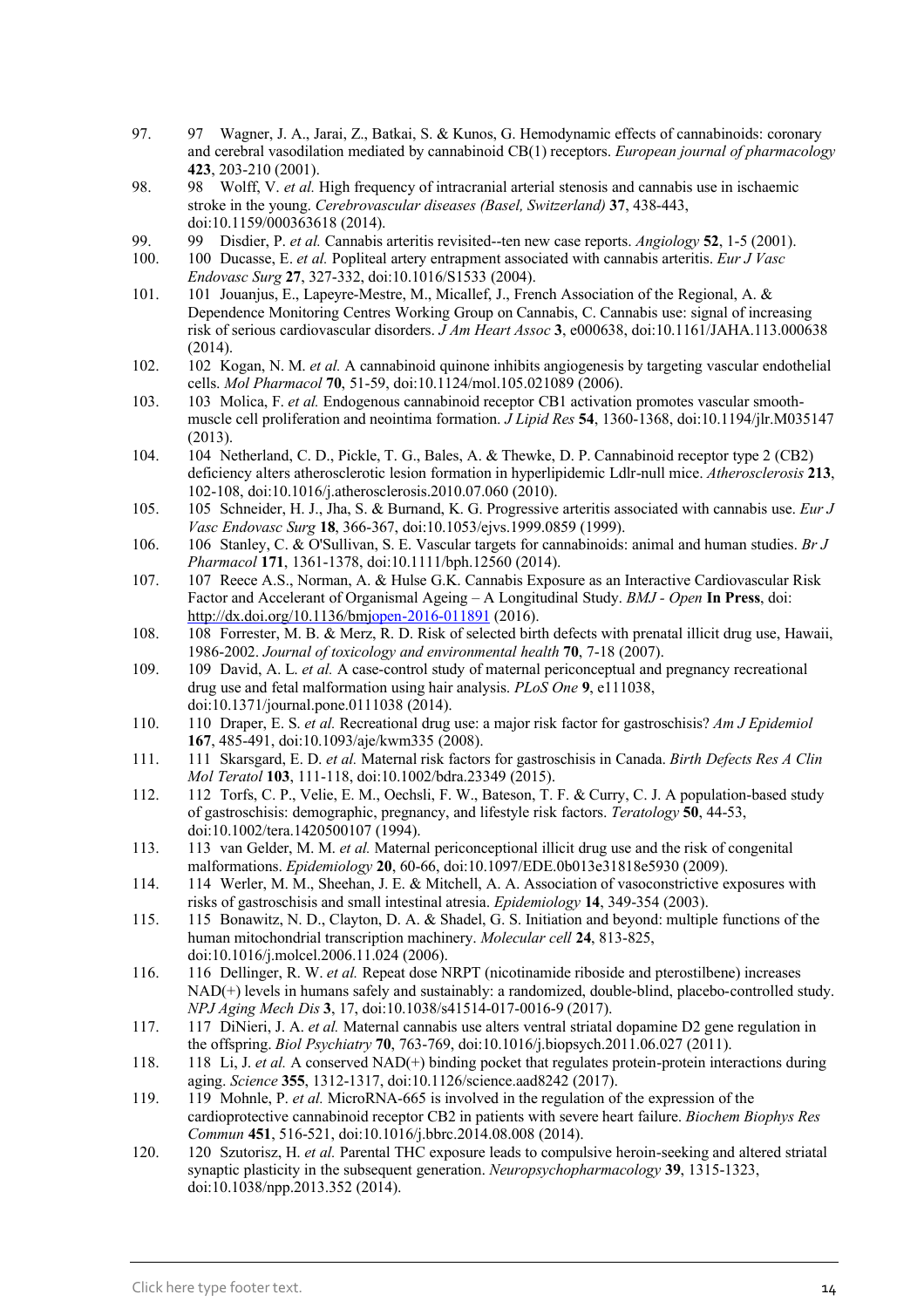- 121. 121 Vargish, G. A. *et al.* Persistent inhibitory circuit defects and disrupted social behaviour following in utero exogenous cannabinoid exposure. *Mol Psychiatry* **22**, 56-67, doi:10.1038/mp.2016.17 (2017).
- 122. 122 Watson, C. T. *et al.* Genome-Wide DNA Methylation Profiling Reveals Epigenetic Changes in the Rat Nucleus Accumbens Associated With Cross-Generational Effects of Adolescent THC Exposure. *Neuropsychopharmacology*, doi:10.1038/npp.2015.155 (2015).
- 123. 123 Zumbrun, E. E., Sido, J. M., Nagarkatti, P. S. & Nagarkatti, M. Epigenetic Regulation of Immunological Alterations Following Prenatal Exposure to Marijuana Cannabinoids and its Long Term Consequences in Offspring. *J Neuroimmune Pharmacol* **10**, 245-254, doi:10.1007/s11481-015-9586-0 (2015).
- 124. 124 Aoyama, H. *et al.* Development of tubulin-polymerization inhibitors based on the thalidomide skeleton. *Chem Pharm Bull (Tokyo)* **55**, 944-949 (2007).
- 125. 125 Iguchi, T. *et al.* Novel tubulin-polymerization inhibitor derived from thalidomide directly induces apoptosis in human multiple myeloma cells: possible anti-myeloma mechanism of thalidomide. *Int J Mol Med* **21**, 163-168 (2008).
- 126. 126 Kizaki, M. & Hashimoto, Y. New tubulin polymerization inhibitor derived from thalidomide: implications for anti-myeloma therapy. *Current medicinal chemistry* **15**, 754-765 (2008).
- 127. 127 Bindukumar, B. *et al.* Genomic and proteomic analysis of the effects of cannabinoids on normal human astrocytes. *Brain Res* **1191**, 1-11, doi:10.1016/j.brainres.2007.10.062 (2008).
- 128. 128 Quinn, H. R. *et al.* Adolescent rats find repeated Delta(9)-THC less aversive than adult rats but display greater residual cognitive deficits and changes in hippocampal protein expression following exposure. *Neuropsychopharmacology* **33**, 1113-1126, doi:10.1038/sj.npp.1301475 (2008).
- 129. 129 Reece, A. S. & Hulse, G. K. Chromothripsis and epigenomics complete causality criteria for cannabis- and addiction-connected carcinogenicity, congenital toxicity and heritable genotoxicity. *Mutat Res* **789**, 15-25, doi:10.1016/j.mrfmmm.2016.05.002 (2016).
- 130. 130 Rubino, T. *et al.* The depressive phenotype induced in adult female rats by adolescent exposure to THC is associated with cognitive impairment and altered neuroplasticity in the prefrontal cortex. *Neurotox Res* **15**, 291-302, doi:10.1007/s12640-009-9031-3 (2009).
- 131. 131 Wang, J., Yuan, W. & Li, M. D. Genes and pathways co-associated with the exposure to multiple drugs of abuse, including alcohol, amphetamine/methamphetamine, cocaine, marijuana, morphine, and/or nicotine: a review of proteomics analyses. *Molecular neurobiology* **44**, 269-286, doi:10.1007/s12035-011-8202-4 (2011).
- 132. 132 Vela, G. *et al.* Maternal exposure to delta9-tetrahydrocannabinol facilitates morphine selfadministration behavior and changes regional binding to central mu opioid receptors in adult offspring female rats. *Brain Res* **807**, 101-109 (1998).
- 133. 133 Bakhoum, S. F. *et al.* Chromosomal instability drives metastasis through a cytosolic DNA response. *Nature* **553**, 467-472, doi:10.1038/nature25432 (2018).
- 134. 134 Bileck, A. *et al.* Impact of a synthetic cannabinoid (CP-47,497-C8) on protein expression in human cells: evidence for induction of inflammation and DNA damage. *Archives of toxicology* **90**, 1369-1382, doi:10.1007/s00204-015-1569-7 (2016).
- 135. 135 Ferk, F. *et al.* Genotoxic properties of XLR-11, a widely consumed synthetic cannabinoid, and of the benzoyl indole RCS-4. *Archives of toxicology* **90**, 3111-3123, doi:10.1007/s00204-016-1664-4 (2016).
- 136. 136 Koller, V. J. *et al.* Investigation of the in vitro toxicological properties of the synthetic cannabimimetic drug CP-47,497-C8. *Toxicology and applied pharmacology* **277**, 164-171, doi:10.1016/j.taap.2014.03.014 (2014).
- 137. 137 Koller, V. J. *et al.* Genotoxic properties of representatives of alkylindazoles and aminoalkylindoles which are consumed as synthetic cannabinoids. *Food Chem Toxicol* **80**, 130-136, doi:10.1016/j.fct.2015.03.004 (2015).
- 138. 138 Mukudai, Y. *et al.* Tumor protein D54 is a negative regulator of extracellular matrix-dependent migration and attachment in oral squamous cell carcinoma-derived cell lines. *Cell Oncol (Dordr)* **36**, 233-245, doi:10.1007/s13402-013-0131-y (2013).
- 139. 139 Parolini, M. & Binelli, A. Oxidative and genetic responses induced by Delta-9 tetrahydrocannabinol (Delta-9-THC) to Dreissena polymorpha. *Sci Total Environ* **468-469**, 68-76, doi:10.1016/j.scitotenv.2013.08.024 (2014).
- 140. 140 Parolini, M., Castiglioni, S., Magni, S., Della Torre, C. & Binelli, A. Increase in cannabis use may indirectly affect the health status of a freshwater species. *Environ Toxicol Chem* **36**, 472-479, doi:10.1002/etc.3575 (2017).
- 141. 141 Piatti, E., Rizzi, R., Re, F. & Chiesara, E. Genotoxicity of heroin and cannabinoids in humans. *Pharmacol Res* **21 Suppl 1**, 59-60 (1989).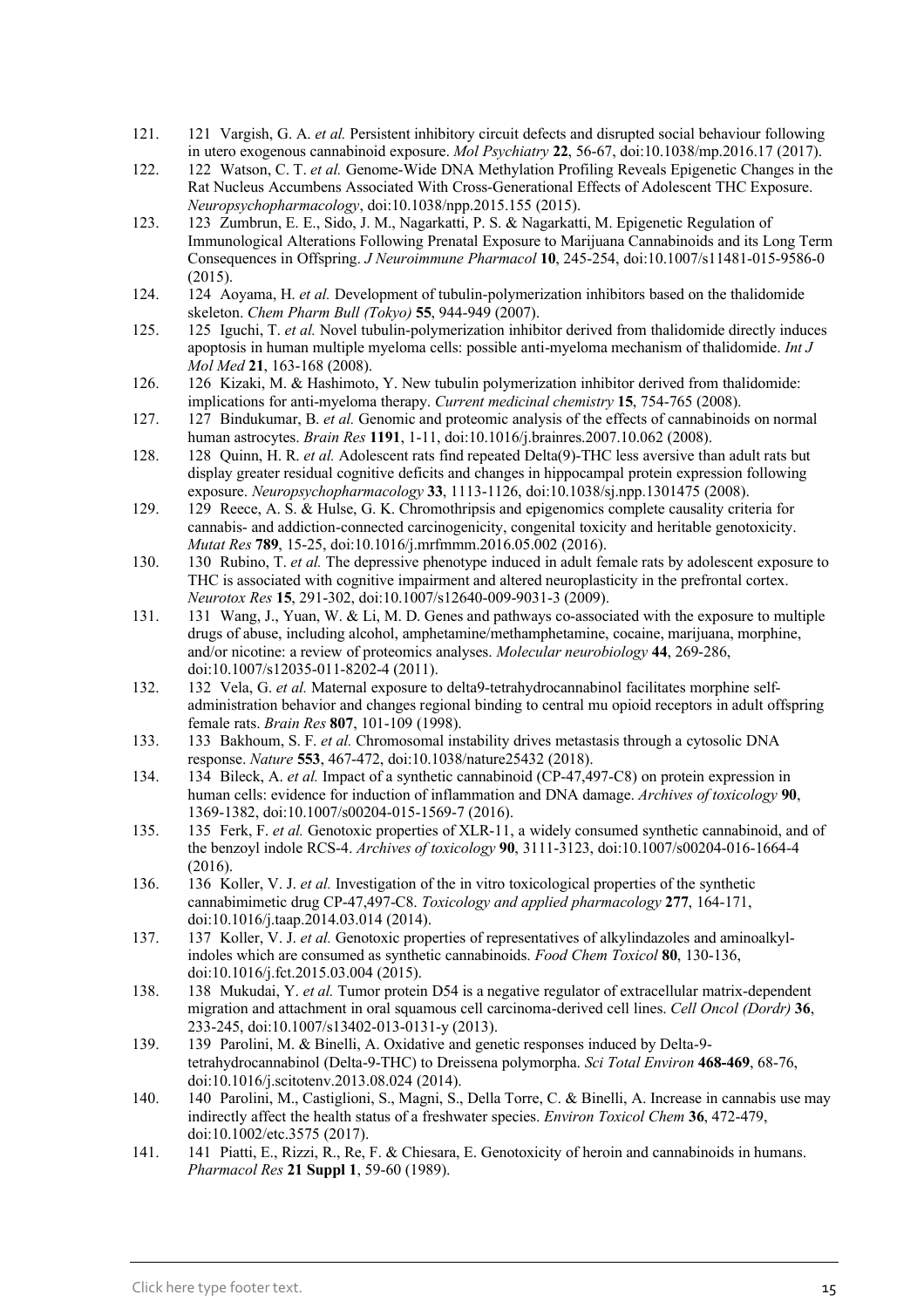- 142. 142 Van Went, G. F. Mutagenicity testing of 3 hallucinogens: LSD, psilocybin and delta 9-THC, using the micronucleus test. *Experientia* **34**, 324-325 (1978).
- 143. 143 Gamba, B. F., Richieri-Costa, A., Costa, S., Rosenberg, C. & Ribeiro-Bicudo, L. A. Chromothripsis with at least 12 breaks at 1p36.33-p35.3 in a boy with multiple congenital anomalies. *Mol Genet Genomics*, doi:10.1007/s00438-015-1072-0 (2015).
- 144. 144 Ivkov, R. & Bunz, F. Pathways to chromothripsis. *Cell Cycle*, 0, doi:10.1080/15384101.2015.1068483 (2015).
- 145. 145 Jones, M. J. & Jallepalli, P. V. Chromothripsis: chromosomes in crisis. *Developmental cell* **23**, 908-917, doi:10.1016/j.devcel.2012.10.010 (2012).
- 146. 146 Kinsella, M., Patel, A. & Bafna, V. The elusive evidence for chromothripsis. *Nucleic Acids Res* **42**, 8231-8242, doi:10.1093/nar/gku525 (2014).
- 147. 147 Kloosterman, W. P. & Cuppen, E. Chromothripsis in congenital disorders and cancer: similarities and differences. *Curr Opin Cell Biol* **25**, 341-348, doi:10.1016/j.ceb.2013.02.008 (2013).
- 148. 148 Kloosterman, W. P. *et al.* Chromothripsis as a mechanism driving complex de novo structural rearrangements in the germline. *Hum Mol Genet* **20**, 1916-1924, doi:10.1093/hmg/ddr073 (2011).
- 149. 149 Magrangeas, F., Avet-Loiseau, H., Munshi, N. C. & Minvielle, S. Chromothripsis identifies a rare and aggressive entity among newly diagnosed multiple myeloma patients. *Blood* **118**, 675-678, doi:10.1182/blood-2011-03-344069 (2011).
- 150. 150 Molenaar, J. J. *et al.* Sequencing of neuroblastoma identifies chromothripsis and defects in neuritogenesis genes. *Nature* **483**, 589-593, doi:10.1038/nature10910 (2012).
- 151. 151 Nagel, S. *et al.* Chromothripsis in Hodgkin lymphoma. *Genes Chromosomes Cancer* **52**, 741-747, doi:10.1002/gcc.22069 (2013).
- 152. 152 Pei, J., Jhanwar, S. C. & Testa, J. R. Chromothripsis in a Case of -Deficient Chronic Lymphocytic Leukemia. *Leuk Res Rep* **1**, 4-6, doi:10.1016/j.lrr.2012.09.001 (2012).
- 153. 153 Pellestor, F. Chromothripsis: how does such a catastrophic event impact human reproduction? *Hum Reprod* **29**, 388-393, doi:10.1093/humrep/deu003 (2014).
- 154. 154 Pellestor, F., Gatinois, V., Puechberty, J., Genevieve, D. & Lefort, G. Chromothripsis: potential origin in gametogenesis and preimplantation cell divisions. A review. *Fertil Steril* **102**, 1785-1796, doi:10.1016/j.fertnstert.2014.09.006 (2014).
- 155. 155 Przybytkowski, E. *et al.* Chromosome-breakage genomic instability and chromothripsis in breast cancer. *BMC Genomics* **15**, 579, doi:10.1186/1471-2164-15-579 (2014).
- 156. 156 Zhang, C. Z., Leibowitz, M. L. & Pellman, D. Chromothripsis and beyond: rapid genome evolution from complex chromosomal rearrangements. *Genes Dev* **27**, 2513-2530, doi:10.1101/gad.229559.113 (2013).
- 157. 157 Zhang, C. Z. *et al.* Chromothripsis from DNA damage in micronuclei. *Nature* **522**, 179-184, doi:10.1038/nature14493 (2015).
- 158. 158 Colorado: Department of Public Health and the Environment. Vol. 1 Birth Defect Data Colorado Register of Congenital Surveillance Network *1* (ed Colorado: Department of Public Health and the Environment)<http://www.chd.dphe.state.co.us/cohid/> (Colorado: Department of Public Health and the Environment, Denver Colorado, USA, 2018).
- 159. 159 Volkow, N. D., Baler, R. D., Compton, W. M. & Weiss, S. R. B. Adverse Health Effects of Marijuana Use. *New England Journal of Medicine* **370**, 2219-2227, doi:doi:10.1056/NEJMra1402309 (2014).
- 160. 160 Cerda, M., Wall, M., Keyes, K. M., Galea, S. & Hasin, D. Medical marijuana laws in 50 states: investigating the relationship between state legalization of medical marijuana and marijuana use, abuse and dependence. *Drug Alcohol Depend* **120**, 22-27, doi:S0376-8716(11)00274-2 [pii]
- 161. 10.1016/j.drugalcdep.2011.06.011 (2012).
- 162. 161 Young-Wolff, K. C. *et al.* Trends in Self-reported and Biochemically Tested Marijuana Use Among Pregnant Females in California From 2009-2016. *JAMA* **318**, 2490-2491, doi:10.1001/jama.2017.17225 (2017).
- 163. 162 Mon, M. J., Jansing, R. L., Doggett, S., Stein, J. L. & Stein, G. S. Influence of delta9 tetrahydrocannabinol on cell proliferation and macromolecular biosynthesis in human cells. *Biochemical pharmacology* **27**, 1759-1765 (1978).
- 164. 163 Tahir, S. K. & Zimmerman, A. M. Influence of marihuana on cellular structures and biochemical activities. *Pharmacology, biochemistry, and behavior* **40**, 617-623 (1991).
- 165. 164 Tahir, S. K., Trogadis, J. E., Stevens, J. K. & Zimmerman, A. M. Cytoskeletal organization following cannabinoid treatment in undifferentiated and differentiated PC12 cells. *Biochem Cell Biol* **70**, 1159-1173 (1992).
- 166. 165 Busch, F. W., Seid, D. A. & Wei, E. T. Mutagenic activity of marihuana smoke condensates. *Cancer Lett* **6**, 319-324 (1979).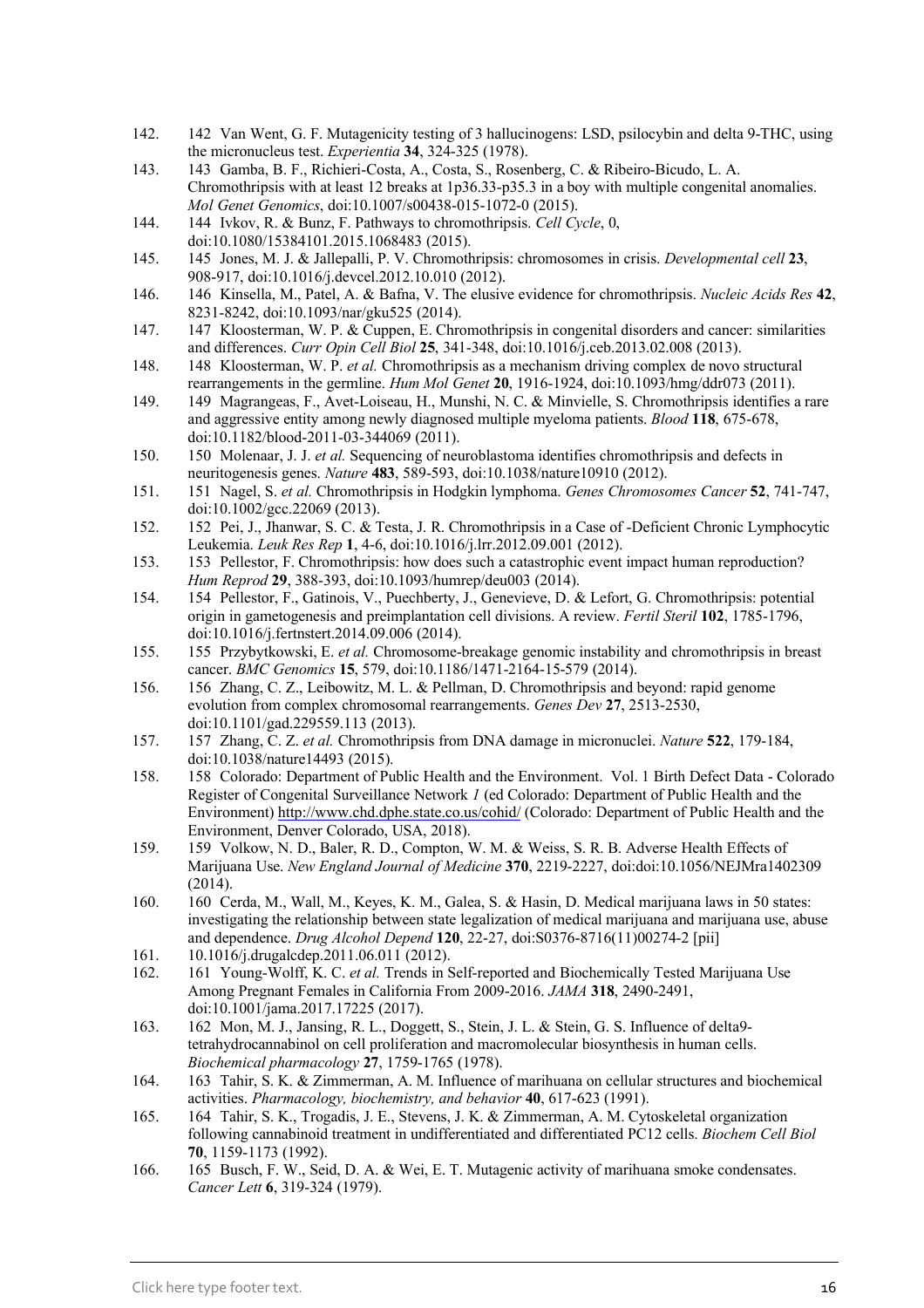- 167. 166 Zimmerman, A. M. & Raj, A. Y. Influence of cannabinoids on somatic cells in vivo. *Pharmacology* **21**, 277-287 (1980).
- 168. 167 Centre, N. D. i. *North Carolina Drug Threat Assessment, April 2003: Marijuana*, < <https://www.justice.gov/archive/ndic/pubs3/3690/marijuan.htm>  $>$  (2003).
- 169. 168 Nelson, J. S., Stebbins, R. C., Strassle, P. D. & Meyer, R. E. Geographic distribution of live births with tetralogy of Fallot in North Carolina 2003 to 2012. *Birth Defects Res A Clin Mol Teratol* **106**, 881- 887, doi:10.1002/bdra.23566 (2016).
- 170. 169 Root, E. D., Meyer, R. E. & Emch, M. E. Evidence of localized clustering of gastroschisis births in North Carolina, 1999-2004. *Social science & medicine (1982)* **68**, 1361-1367, doi:10.1016/j.socscimed.2009.01.034 (2009).
- 171. 170 Campollo, O. *et al.* Factors associated with tobacco, alcohol, and other drug use among youth living in West Central Mexico. *World J Psychiatry* **8**, 33-42, doi:10.5498/wjp.v8.i1.33 (2018).
- 172. 171 Encuesta Nacional, De Consumo de Drogas & Alcohol y Tabaco 2016-2017. Vol. 1 *1* (ed Secretaria de Salud) 1-3 (Secretaria de Salud, Government of Mexico, Mexico City, 2017).
- 173. 172 Medina-Mora, M. E. *et al.* Prevalence and correlates of drug use disorders in Mexico, . *Rev Panam Salud Publica* **19**, 265-276 (2006).
- 174. 173 Secretaria de Salud, Gobierno Federal & Government of Mexico. Vol. 1 *1* (ed Secretaria de Salud Government of Mexico) 1-100 (Secretaria de Salud Government of Mexico, Mexico City, 2011).
- 175. 174 Secretaria de Salud & Government of Mexico. Vol. 1 (ed Secretaria de Salud) 1-173 (Secretaria de Salud, Government of Mexico,, Mexico City, 2008).
- 176. 175 Mutchinick O.M. *et al.* Increasing at Birth Prevalence of Isolated Gastrsochisis and Associated Risk Factors 1978-2009. *Birth Defects Research (Part A)* **91**, P8, Page 354 (2011).
- 177. 176 Bassil, K. L. *et al.* Spatial variability of gastroschisis in Canada, 2006-2011: An exploratory analysis. *Canadian journal of public health* **107**, e62-67, doi:10.17269/cjph.107.5084 (2016).
- 178. 177 Fischer, B., Rehm, J. & Hall, W. Cannabis use in Canada: the need for a 'public health' approach. *Canadian journal of public health* **100**, 101-103 (2009).
- 179. 178 Public Health Agency of Canada. Vol. 1 (ed Health Canada Public Health Agency of Canada) 1- 115 (Health Canada, Ottawa, 2013).
- 180. 179 Caro Meldrum-Hanna, A. N. *Birth Defects Cluster Sparks Investigation*, < [http://www.abc.net.au/news/2011-05-14/birth-defect-cluster-sparks-investigation/2715546>](http://www.abc.net.au/news/2011-05-14/birth-defect-cluster-sparks-investigation/2715546) (2011).
- 181. 180 Expert Review Panel Appointed to New South Wales Health. Vol. 1 *1* (ed Data Custodian From New South Wales Health Department Center for Record Linkage, Dr Lee Taylor, ltayl@doh.health.nsw.gov.au ,) 1-11 (New South Wales Health Department,
- 182. , Sydney, 2011).
- 183. 181 McMillan M. in *Northern Star Newspaper, 3rd June 2011*. (Northern Star, Lismore, 2011).<br>184. 182 Mel McMillan. *Birth Defects Exceed NSW Average.* <
- 184. 182 Mel McMillan. *Birth Defects Exceed NSW Average*, < [https://www.northernstar.com.au/news/cases-of-birth-defect-exceed-state-average/867706/>](https://www.northernstar.com.au/news/cases-of-birth-defect-exceed-state-average/867706/) (2011).
- 185. 183 Smith, A. M. *et al.* Prenatal marijuana exposure impacts executive functioning into young adulthood: An fMRI study. *Neurotoxicol Teratol* **58**, 53-59, doi:10.1016/j.ntt.2016.05.010 (2016).
- 186. 184 Abel, E. L. Effects of prenatal exposure to cannabinoids. *NIDA Res Monogr* **59**, 20-35 (1985).
- 187. 185 El Marroun, H. *et al.* Prenatal Cannabis and Tobacco Exposure in Relation to Brain Morphology: A Prospective Neuroimaging Study in Young Children. *Biol Psychiatry* **79**, 971-979, doi:10.1016/j.biopsych.2015.08.024 (2016).
- 188. 186 Faden, V. B. & Graubard, B. I. Maternal substance use during pregnancy and developmental outcome at age three. *J Subst Abuse* **12**, 329-340 (2000).
- 189. 187 Fried, P., Watkinson, B., James, D. & Gray, R. Current and former marijuana use: preliminary findings of a longitudinal study of effects on IQ in young adults. *CMAJ* **166**, 887-891 (2002).
- 190. 188 Fried, P. A. Behavioral and electroencephalographic correlates of the chronic use of marijuana--a review. *Behav Biol* **21**, 163-196 (1977).
- 191. 189 Fried, P. A. Postnatal consequences of maternal marijuana use. *NIDA Res Monogr* **59**, 61-72 (1985).
- 192. 190 Fried, P. A. Postnatal consequences of maternal marijuana use in humans. *Ann N Y Acad Sci* **562**, 123-132 (1989).
- 193. 191 Fried, P. A. Cigarettes and marijuana: are there measurable long-term neurobehavioral teratogenic effects? *Neurotoxicology* **10**, 577-583 (1989).
- 194. 192 Fried, P. A. Marijuana use during pregnancy: consequences for the offspring. *Semin Perinatol* **15**, 280-287 (1991).
- 195. 193 Fried, P. A. Prenatal exposure to tobacco and marijuana: effects during pregnancy, infancy, and early childhood. *Clin Obstet Gynecol* **36**, 319-337 (1993).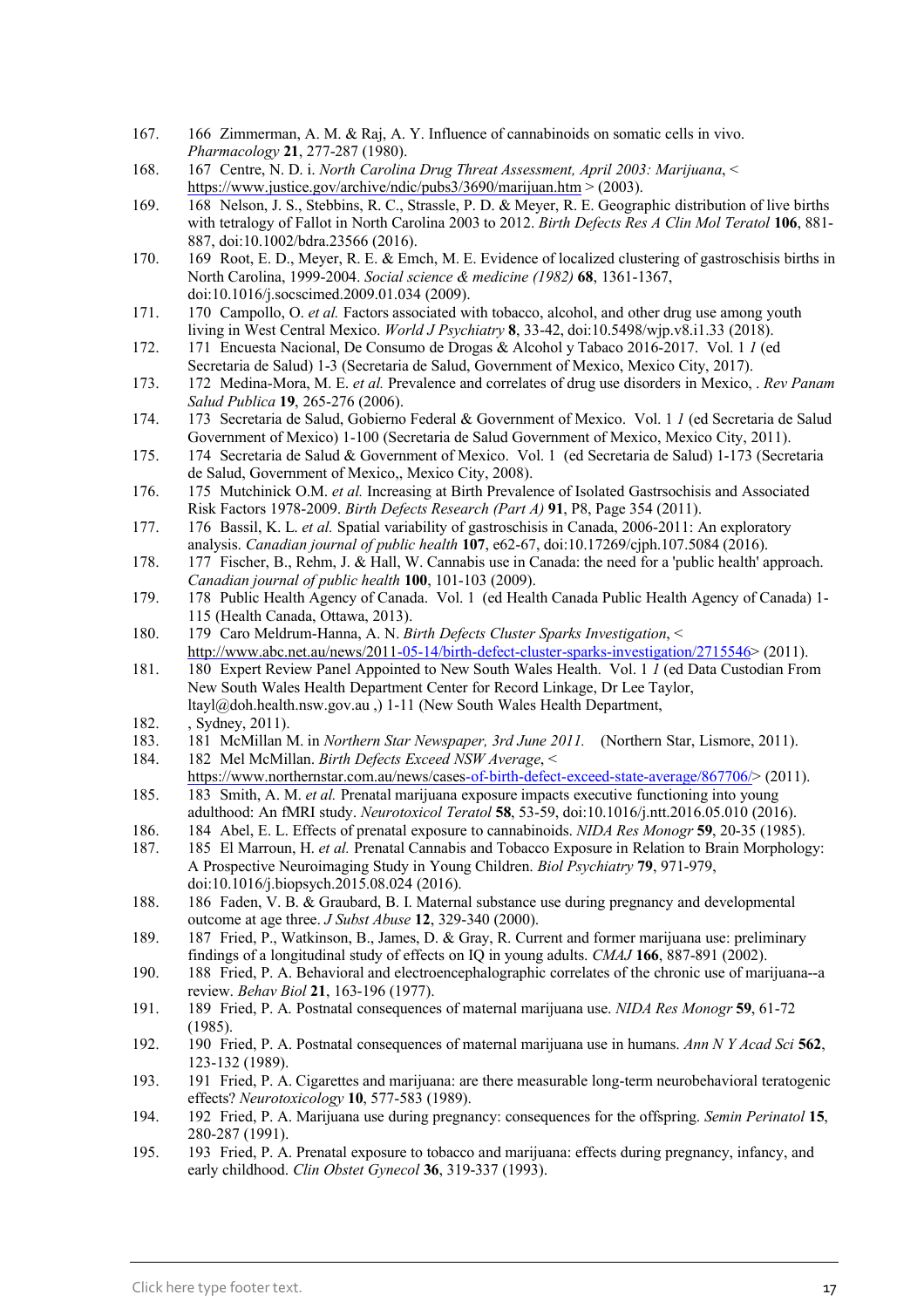- 196. 194 Fried, P. A. Behavioral outcomes in preschool and school-age children exposed prenatally to marijuana: a review and speculative interpretation. *NIDA Res Monogr* **164**, 242-260 (1996).
- 197. 195 Fried, P. A. Adolescents prenatally exposed to marijuana: examination of facets of complex behaviors and comparisons with the influence of in utero cigarettes. *Journal of clinical pharmacology* **42**, 97S-102S (2002).
- 198. 196 Fried, P. A., Buckingham, M. & Von Kulmiz, P. Marijuana use during pregnancy and perinatal risk factors. *Am J Obstet Gynecol* **146**, 992-994 (1983).
- 199. 197 Fried, P. A., O'Connell, C. M. & Watkinson, B. 60- and 72-month follow-up of children prenatally exposed to marijuana, cigarettes, and alcohol: cognitive and language assessment. *J Dev Behav Pediatr* **13**, 383-391 (1992).
- 200. 198 Fried, P. A. & Watkinson, B. 36- and 48-month neurobehavioral follow-up of children prenatally exposed to marijuana, cigarettes, and alcohol. *J Dev Behav Pediatr* **11**, 49-58 (1990).
- 201. 199 Fried, P. A., Watkinson, B., Dillon, R. F. & Dulberg, C. S. Neonatal neurological status in a lowrisk population after prenatal exposure to cigarettes, marijuana, and alcohol. *J Dev Behav Pediatr* **8**, 318-326 (1987).
- 202. 200 Fried, P. A., Watkinson, B. & Gray, R. Growth from birth to early adolescence in offspring prenatally exposed to cigarettes and marijuana. *Neurotoxicol Teratol* **21**, 513-525 (1999).
- 203. 201 Fried, P. A., Watkinson, B. & Siegel, L. S. Reading and language in 9- to 12-year olds prenatally exposed to cigarettes and marijuana. *Neurotoxicol Teratol* **19**, 171-183 (1997).
- 204. 202 Fried, P. A., Watkinson, B. & Willan, A. Marijuana use during pregnancy and decreased length of gestation. *Am J Obstet Gynecol* **150**, 23-27 (1984).
- 205. 203 Gal, P. & Sharpless, M. K. Fetal drug exposure-behavioral teratogenesis. *Drug Intell Clin Pharm* **18**, 186-201 (1984).
- 206. 204 Hans, S. L. Prenatal drug exposure: behavioral functioning in late childhood and adolescence. *NIDA Res Monogr* **164**, 261-276 (1996).
- 207. 205 Hutchings, D. E., Brake, S., Morgan, B., Lasalle, E. & Shi, T. M. Developmental toxicity of prenatal delta-9-tetrahydrocannabinol: effects of maternal nutrition, offspring growth, and behavior. *NIDA Res Monogr* **76**, 363-369 (1987).
- 208. 206 Kulaga, V., Shor, S. & Koren, G. Correlation between drugs of abuse and alcohol by hair analysis: parents at risk for having children with fetal alcohol spectrum disorder. *Alcohol (Fayetteville, N.Y* **44**, 615-621, doi:10.1016/j.alcohol.2010.04.001 (2010).
- 209. 207 McCance-Katz, E. F. The consequences of maternal substance abuse for the child exposed in utero. *Psychosomatics* **32**, 268-274, doi:10.1016/S0033-3182(91)72064-1 (1991).
- 210. 208 Milman, D. H. Developmental outcome, at age 3 and 4 years, of children exposed in utero to alcohol, tobacco, and marijuana. *J Dev Behav Pediatr* **11**, 228 (1990).
- 211. 209 Porath, A. J. & Fried, P. A. Effects of prenatal cigarette and marijuana exposure on drug use among offspring. *Neurotoxicol Teratol* **27**, 267-277, doi:10.1016/j.ntt.2004.12.003 (2005).
- 212. 210 Psychoyos, D., Hungund, B., Cooper, T. & Finnell, R. H. A cannabinoid analogue of Delta9 tetrahydrocannabinol disrupts neural development in chick. *Birth Defects Res B Dev Reprod Toxicol* **83**, 477-488, doi:10.1002/bdrb.20166 (2008).
- 213. 211 Skosnik, P. D., Cortes-Briones, J. A. & Hajos, M. It's All in the Rhythm: The Role of Cannabinoids in Neural Oscillations and Psychosis. *Biol Psychiatry* **79**, 568-577, doi:10.1016/j.biopsych.2015.12.011 (2016).
- 214. 212 Smith, A., Fried, P., Hogan, M. & Cameron, I. The effects of prenatal and current marijuana exposure on response inhibition: a functional magnetic resonance imaging study. *Brain Cogn* **54**, 147- 149 (2004).
- 215. 213 Smith, A. M., Fried, P. A., Hogan, M. J. & Cameron, I. Effects of prenatal marijuana on response inhibition: an fMRI study of young adults. *Neurotoxicol Teratol* **26**, 533-542, doi:10.1016/j.ntt.2004.04.004 (2004).
- 216. 214 Smith, A. M., Fried, P. A., Hogan, M. J. & Cameron, I. Effects of prenatal marijuana on visuospatial working memory: an fMRI study in young adults. *Neurotoxicol Teratol* **28**, 286-295, doi:10.1016/j.ntt.2005.12.008 (2006).
- 217. 215 Smith, A. M., Longo, C. A., Fried, P. A., Hogan, M. J. & Cameron, I. Effects of marijuana on visuospatial working memory: an fMRI study in young adults. *Psychopharmacology (Berl)* **210**, 429- 438, doi:10.1007/s00213-010-1841-8 (2010).
- 218. 216 Subbanna, S., Psychoyos, D., Xie, S. & Basavarajappa, B. S. Postnatal ethanol exposure alters levels of 2-arachidonylglycerol-metabolizing enzymes and pharmacological inhibition of monoacylglycerol lipase does not cause neurodegeneration in neonatal mice. *J Neurochem* **134**, 276- 287, doi:10.1111/jnc.13120 (2015).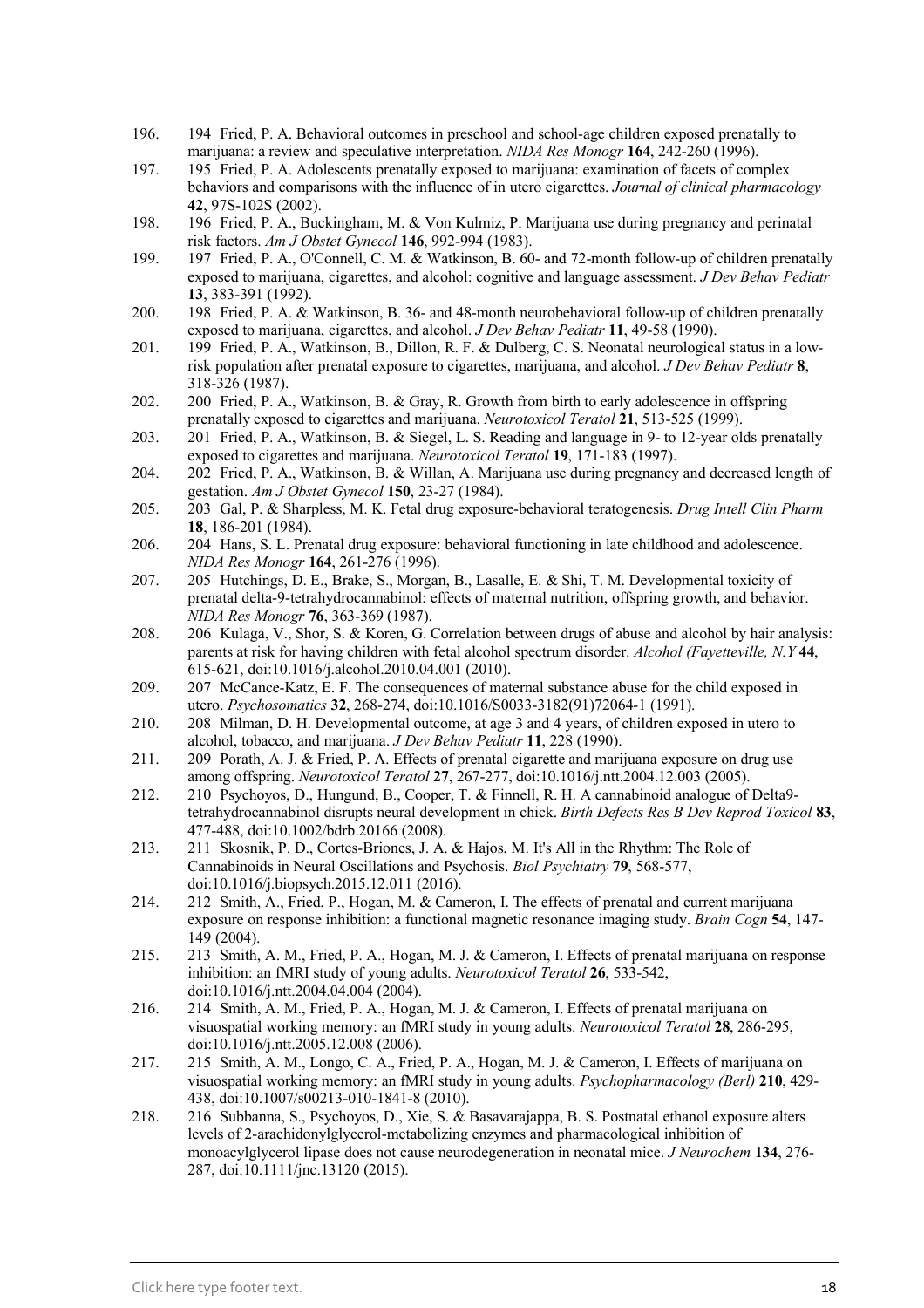- 219. 217 Tennes, K. *et al.* Marijuana: prenatal and postnatal exposure in the human. *NIDA Res Monogr* **59**, 48-60 (1985).
- 220. 218 Becker, M. P., Collins, P. F., Lim, K. O., Muetzel, R. L. & Luciana, M. Longitudinal changes in white matter microstructure after heavy cannabis use. *Developmental cognitive neuroscience* **16**, 23-35, doi:10.1016/j.dcn.2015.10.004 (2015).
- 221. 219 DeRosse, P. *et al.* Adding insult to injury: childhood and adolescent risk factors for psychosis predict lower fractional anisotropy in the superior longitudinal fasciculus in healthy adults. *Psychiatry Res* **224**, 296-302, doi:10.1016/j.pscychresns.2014.09.001 (2014).
- 222. 220 Lorenzetti, V. *et al.* Gross morphological brain changes with chronic, heavy cannabis use. *Br J Psychiatry* **206**, 77-78, doi:10.1192/bjp.bp.114.151407 (2015).
- 223. 221 Luby, J. L. *et al.* Developmental Trajectories of the Orbitofrontal Cortex and Anhedonia in Middle Childhood and Risk for Substance Use in Adolescence in a Longitudinal Sample of Depressed and Healthy Preschoolers. *Am J Psychiatry*, appiajp201817070777, doi:10.1176/appi.ajp.2018.17070777 (2018).
- 224. 222 Madabhushi, R., Pan, L. & Tsai, L. H. DNA damage and its links to neurodegeneration. *Neuron* **83**, 266-282, doi:10.1016/j.neuron.2014.06.034 (2014).
- 225. 223 Navakkode, S. & Korte, M. Pharmacological activation of CB1 receptor modulates long term potentiation by interfering with protein synthesis. *Neuropharmacology* **79**, 525-533, doi:10.1016/j.neuropharm.2013.11.018 (2014).
- 226. 224 Wu, C. S., Jew, C. P. & Lu, H. C. Lasting impacts of prenatal cannabis exposure and the role of endogenous cannabinoids in the developing brain. *Future Neurol* **6**, 459-480 (2011).
- 227. 225 Fried, P. A. Postnatal consequences of maternal marijuana use. *NIDA Research Monograph* **59**, 61-72 (1998).
- 228. 226 Sarman, I. Review shows that early foetal alcohol exposure may cause adverse effects even when the mother consumes low levels. *Acta Paediatr*, doi:10.1111/apa.14221 (2018).
- 229. 227 Lussier, A. A. *et al.* DNA methylation as a predictor of fetal alcohol spectrum disorder. *Clin Epigenetics* **10**, 5, doi:10.1186/s13148-018-0439-6 (2018).
- 230. 228 Blum, K. *et al.* The Food and Drug Addiction Epidemic: Targeting Dopamine Homeostasis. *Curr Pharm Des* **23**, 6050-6061, doi:10.2174/1381612823666170823101713 (2018).
- 231. 229 Veazey, K. J. *et al.* Disconnect between alcohol-induced alterations in chromatin structure and gene transcription in a mouse embryonic stem cell model of exposure. *Alcohol (Fayetteville, N.Y* **60**, 121-133, doi:10.1016/j.alcohol.2017.01.007 (2017).
- 232. 230 Rachdaoui, N. *et al.* Turnover of histones and histone variants in postnatal rat brain: effects of alcohol exposure. *Clin Epigenetics* **9**, 117, doi:10.1186/s13148-017-0416-5 (2017).
- 233. 231 Ozturk, N. C., Resendiz, M., Ozturk, H. & Zhou, F. C. DNA Methylation program in normal and alcohol-induced thinning cortex. *Alcohol (Fayetteville, N.Y* **60**, 135-147, doi:10.1016/j.alcohol.2017.01.006 (2017).
- 234. 232 Lussier, A. A., Weinberg, J. & Kobor, M. S. Epigenetics studies of fetal alcohol spectrum disorder: where are we now? *Epigenomics* **9**, 291-311, doi:10.2217/epi-2016-0163 (2017).
- 235. 233 Laufer, B. I., Chater-Diehl, E. J., Kapalanga, J. & Singh, S. M. Long-term alterations to DNA methylation as a biomarker of prenatal alcohol exposure: From mouse models to human children with fetal alcohol spectrum disorders. *Alcohol (Fayetteville, N.Y* **60**, 67-75, doi:10.1016/j.alcohol.2016.11.009 (2017).
- 236. 234 Kitsiou-Tzeli, S. & Tzetis, M. Maternal epigenetics and fetal and neonatal growth. *Curr Opin Endocrinol Diabetes Obes* **24**, 43-46, doi:10.1097/MED.0000000000000305 (2017).
- 237. 235 Gavin, D. P., Grayson, D. R., Varghese, S. P. & Guizzetti, M. Chromatin Switches during Neural Cell Differentiation and Their Dysregulation by Prenatal Alcohol Exposure. *Genes (Basel)* **8**, doi:10.3390/genes8050137 (2017).
- 238. 236 Dasmahapatra, A. K., Carty, D. R. & Khan, I. A. Developmental ethanol exposure impairs locomotor movement in Japanese medaka (Oryzias latipes) larvae targeting epigenome. *Chemosphere* **186**, 901-910, doi:10.1016/j.chemosphere.2017.08.048 (2017).
- 239. 237 Chater-Diehl, E. J., Laufer, B. I. & Singh, S. M. Changes to histone modifications following prenatal alcohol exposure: An emerging picture. *Alcohol (Fayetteville, N.Y* **60**, 41-52, doi:10.1016/j.alcohol.2017.01.005 (2017).
- 240. 238 Chang, R. C. *et al.* DNA methylation-independent growth restriction and altered developmental programming in a mouse model of preconception male alcohol exposure. *Epigenetics* **12**, 841-853, doi:10.1080/15592294.2017.1363952 (2017).
- 241. 239 Banik, A. *et al.* Maternal Factors that Induce Epigenetic Changes Contribute to Neurological Disorders in Offspring. *Genes (Basel)* **8**, doi:10.3390/genes8060150 (2017).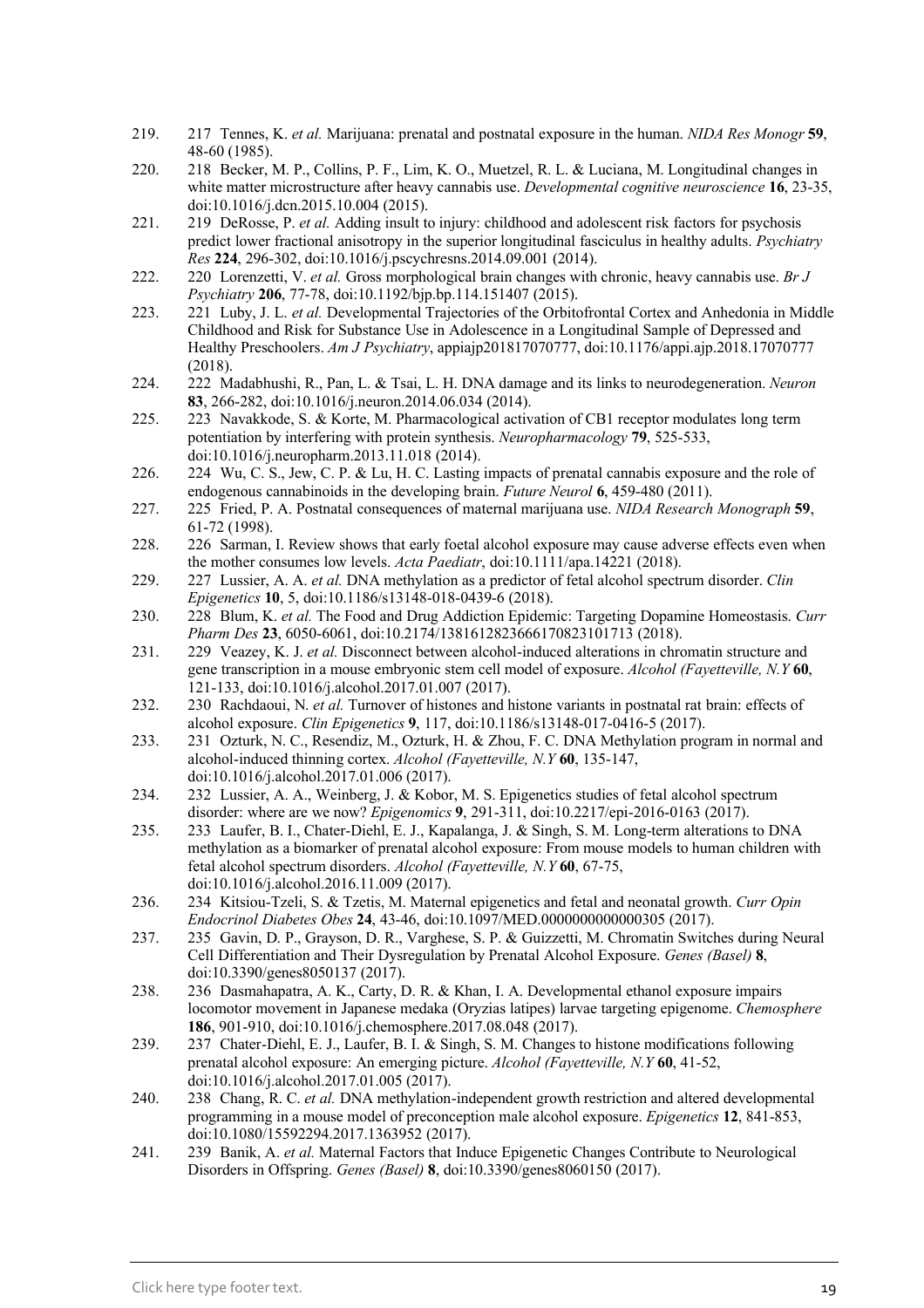- 242. 240 Abbott, C. W., Rohac, D. J., Bottom, R. T., Patadia, S. & Huffman, K. J. Prenatal Ethanol Exposure and Neocortical Development: A Transgenerational Model of FASD. *Cereb Cortex*, 1-14, doi:10.1093/cercor/bhx168 (2017).
- 243. 241 Richardson, K. A., Hester, A. K. & McLemore, G. L. Prenatal cannabis exposure The "first hit" to the endocannabinoid system. *Neurotoxicol Teratol* **58**, 5-14, doi:10.1016/j.ntt.2016.08.003 (2016).
- 244. 242 Portales-Casamar, E. *et al.* DNA methylation signature of human fetal alcohol spectrum disorder. *Epigenetics Chromatin* **9**, 25, doi:10.1186/s13072-016-0074-4 (2016).
- 245. 243 Lunde, E. R. *et al.* Alcohol-Induced Developmental Origins of Adult-Onset Diseases. *Alcohol Clin Exp Res* **40**, 1403-1414, doi:10.1111/acer.13114 (2016).
- 246. 244 Hoang, M. *et al.* Alcohol-induced suppression of KDM6B dysregulates the mineralization potential in dental pulp stem cells. *Stem Cell Res* **17**, 111-121, doi:10.1016/j.scr.2016.05.021 (2016).
- 247. 245 Gavin, D. P., Kusumo, H., Sharma, R. P. & Guizzetti, M. Ethanol-induced changes in poly (ADP ribose) polymerase and neuronal developmental gene expression. *Neuropharmacology* **110**, 287-296, doi:10.1016/j.neuropharm.2016.08.001 (2016).
- 248. 246 Veazey, K. J., Parnell, S. E., Miranda, R. C. & Golding, M. C. Dose-dependent alcohol-induced alterations in chromatin structure persist beyond the window of exposure and correlate with fetal alcohol syndrome birth defects. *Epigenetics Chromatin* **8**, 39, doi:10.1186/s13072-015-0031-7 (2015).
- 249. 247 Varadinova, M. & Boyadjieva, N. Epigenetic mechanisms: A possible link between autism spectrum disorders and fetal alcohol spectrum disorders. *Pharmacol Res* **102**, 71-80, doi:10.1016/j.phrs.2015.09.011 (2015).
- 250. 248 Mason, S. & Zhou, F. C. Editorial: Genetics and epigenetics of fetal alcohol spectrum disorders. *Front Genet* **6**, 146, doi:10.3389/fgene.2015.00146 (2015).
- 251. 249 Masemola, M. L., van der Merwe, L., Lombard, Z., Viljoen, D. & Ramsay, M. Reduced DNA methylation at the PEG3 DMR and KvDMR1 loci in children exposed to alcohol in utero: a South African Fetal Alcohol Syndrome cohort study. *Front Genet* **6**, 85, doi:10.3389/fgene.2015.00085 (2015).
- 252. 250 Laufer, B. I. *et al.* Associative DNA methylation changes in children with prenatal alcohol exposure. *Epigenomics* **7**, 1259-1274, doi:10.2217/epi.15.60 (2015).
- 253. 251 Dasmahapatra, A. K. & Khan, I. A. DNA methyltransferase expressions in Japanese rice fish (Oryzias latipes) embryogenesis is developmentally regulated and modulated by ethanol and 5 azacytidine. *Comp Biochem Physiol C Toxicol Pharmacol* **176-177**, 1-9, doi:10.1016/j.cbpc.2015.07.002 (2015).
- 254. 252 Subbanna, S. *et al.* CB1R-Mediated Activation of Caspase-3 Causes Epigenetic and Neurobehavioral Abnormalities in Postnatal Ethanol-Exposed Mice. *Front Mol Neurosci* **11**, 45, doi:10.3389/fnmol.2018.00045 (2018).
- 255. 253 Subbanna, S., Nagre, N. N., Umapathy, N. S., Pace, B. S. & Basavarajappa, B. S. Ethanol exposure induces neonatal neurodegeneration by enhancing CB1R Exon1 histone H4K8 acetylation and up-regulating CB1R function causing neurobehavioral abnormalities in adult mice. *Int J Neuropsychopharmacol* **18**, doi:10.1093/ijnp/pyu028 (2014).
- 256. 254 Subbanna, S., Shivakumar, M., Psychoyos, D., Xie, S. & Basavarajappa, B. S. Anandamide-CB1 receptor signaling contributes to postnatal ethanol-induced neonatal neurodegeneration, adult synaptic, and memory deficits. *J Neurosci* **33**, 6350-6366, doi:10.1523/JNEUROSCI.3786-12.2013 (2013).
- 257. 255 Buchi, K. F., Suarez, C. & Varner, M. W. The prevalence of prenatal opioid and other drug use in Utah. *Am J Perinatol* **30**, 241-244, doi:10.1055/s-0032-1323586 (2013).
- 258. 256 Shor, S., Nulman, I., Kulaga, V. & Koren, G. Heavy in utero ethanol exposure is associated with the use of other drugs of abuse in a high-risk population. *Alcohol (Fayetteville, N.Y* **44**, 623-627, doi:10.1016/j.alcohol.2009.08.008 (2010).
- 259. 257 Giardina, S. & Becca, B. Drug abuse and reproduction. *Ann Ist Super Sanita* **29**, 121-129 (1993).
- 260. 258 Hutchings, D. E. & Dow-Edwards, D. Animal models of opiate, cocaine, and cannabis use. *Clin Perinatol* **18**, 1-22 (1991).
- 261. 259 Piccirillo, P., Belnome, G. & Serpico, R. [Oromaxillofacial teratogenic effects of heavy and light drugs]. *Arch Stomatol (Napoli)* **31**, 461-467 (1990).
- 262. 260 Wang, X., Dow-Edwards, D., Anderson, V., Minkoff, H. & Hurd, Y. L. Discrete opioid gene expression impairment in the human fetal brain associated with maternal marijuana use. *Pharmacogenomics J* **6**, 255-264, doi:10.1038/sj.tpj.6500375 (2006).
- 263. 261 Yang, X. *et al.* Histone modifications are associated with Delta9-tetrahydrocannabinol-mediated alterations in antigen-specific T cell responses. *J Biol Chem* **289**, 18707-18718, doi:10.1074/jbc.M113.545210 (2014).